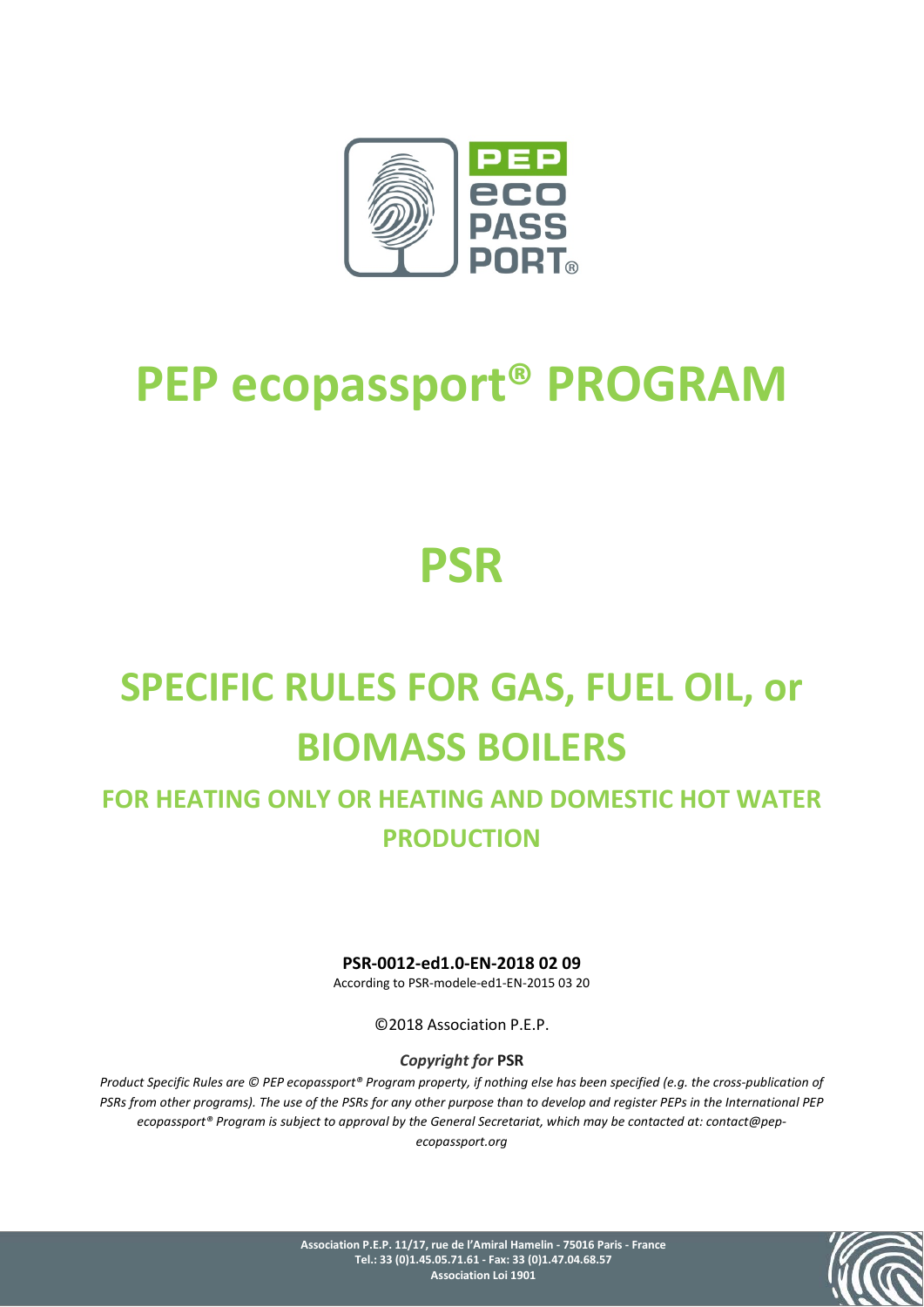# Contents

| 1.    |                                                                                                                         | 3              |  |  |
|-------|-------------------------------------------------------------------------------------------------------------------------|----------------|--|--|
| 2.    |                                                                                                                         | $\overline{4}$ |  |  |
| 2.1.  | Definition of the product families concerned                                                                            | $\overline{4}$ |  |  |
| 2.2.  | Special case of cogeneration boilers                                                                                    | 5              |  |  |
| 3.    |                                                                                                                         | 5              |  |  |
| 3.1.  | Functional unit and reference flow description                                                                          | 5              |  |  |
| 3.2.  | System boundaries                                                                                                       | 6              |  |  |
| 3.3.  | Cut-off criteria                                                                                                        | 8              |  |  |
| 3.4.  | Specific allocation rule                                                                                                | 8              |  |  |
| 3.5.  | Development of scenarios (default scenarios)                                                                            | 8              |  |  |
| 3.6.  | Rules for extrapolation to a homogeneous environmental family                                                           | 21             |  |  |
| 3.7.  | Rules applying to joint environmental declarations                                                                      |                |  |  |
| 3.8.  | Requirements concerning the collection of primary and secondary data                                                    |                |  |  |
| 3.9.  | Data quality evaluation                                                                                                 |                |  |  |
| 3.10. | Calculation of environmental impact                                                                                     | 25             |  |  |
| 4.    | Drafting of the Product Environmental Profile <b>Container and Container Profile</b> and Container and Container and Co | 26             |  |  |
| 4.1.  | General information                                                                                                     | 26             |  |  |
| 4.2.  | Constituent materials                                                                                                   | 26             |  |  |
| 4.3.  | Additional environmental information                                                                                    | 27             |  |  |
| 4.4.  | Environmental impacts                                                                                                   | 28             |  |  |
| 5.    |                                                                                                                         | 28             |  |  |
| 5.1.  | Inventory data                                                                                                          | 28             |  |  |
| 5.2.  | Glossary                                                                                                                | 29             |  |  |
| 5.3.  | References                                                                                                              | 30             |  |  |
| 5.4.  | 34<br>Declaration of conformity                                                                                         |                |  |  |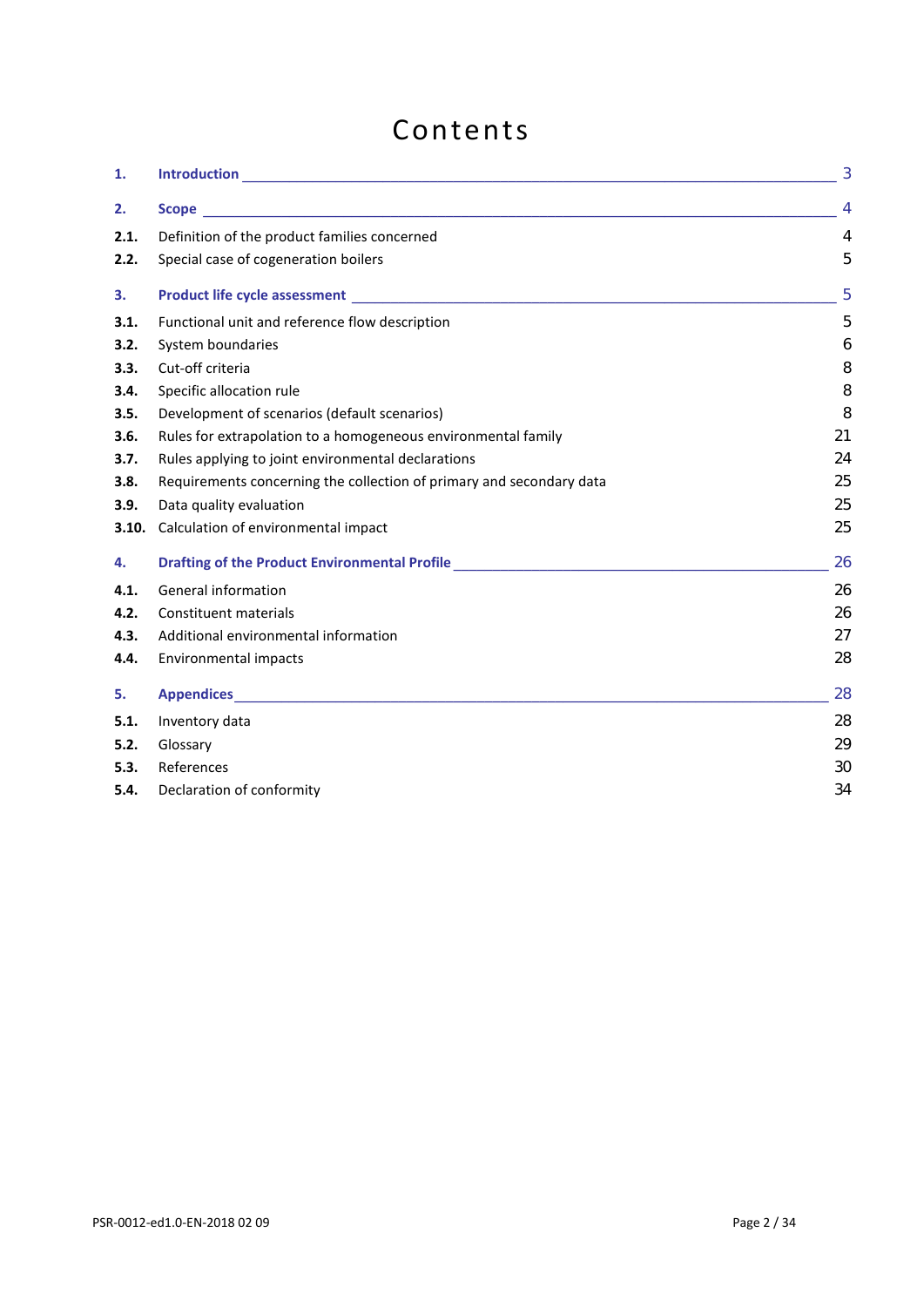# <span id="page-2-0"></span>**1. Introduction**

This reference document complements and explains the Product Environmental Profile Drafting Rules defined by the PEP ecopassport<sup>®</sup> program (PEP-PCR ed.3-EN-2015 04 02), available at [www.pep](http://www.pep-ecopassport.org/)[ecopassport.org.](http://www.pep-ecopassport.org/)

It defines the additional requirements applicable to GAS, FUEL OIL OR BIOMASS BOILERS FOR HEATING ONLY OR HEATING AND DOMESTIC HOT WATER PRODUCTION. Compliance with these requirements is necessary to:

- Qualify the environmental performance of these products on an objective and consistent basis.
- Publish PEPs compliant with the PEP ecopassport® program and international reference standards.<sup>1</sup>

This reference document was drawn up in compliance with the open, transparent rules of the PEP ecopassport® program with the support of stakeholders and professionals in the GAS, FUEL OIL and BIOMASS BOILERS market and the interested parties.

| <b>PEP</b><br>eco<br><b>PASS</b><br><b>PORT</b> ® | www.pep-ecopassport.org                                                                                                                                                                             |
|---------------------------------------------------|-----------------------------------------------------------------------------------------------------------------------------------------------------------------------------------------------------|
| <b>PSR</b> reference                              | PSR-0012-ed1.0-EN-2018 02 09                                                                                                                                                                        |
| <b>Critical review</b>                            | The third-party Critical review was carried out by EVEA<br>The declaration of conformity published on 16/01/2018 can be found in the<br>Appendices.                                                 |
| <b>Availability</b>                               | The Critical review report is available on request from the P.E.P. Association<br>contact@pep-ecopassport.org                                                                                       |
| <b>Scope</b><br>of validity                       | The critical review report and the declaration of conformity remain valid within 5<br>years or until the PEP Drafting Rules, or the normative reference texts to which they<br>refer, are modified. |

<span id="page-2-1"></span><sup>1</sup> ISO 14025, ISO 14040 and ISO 14044 standards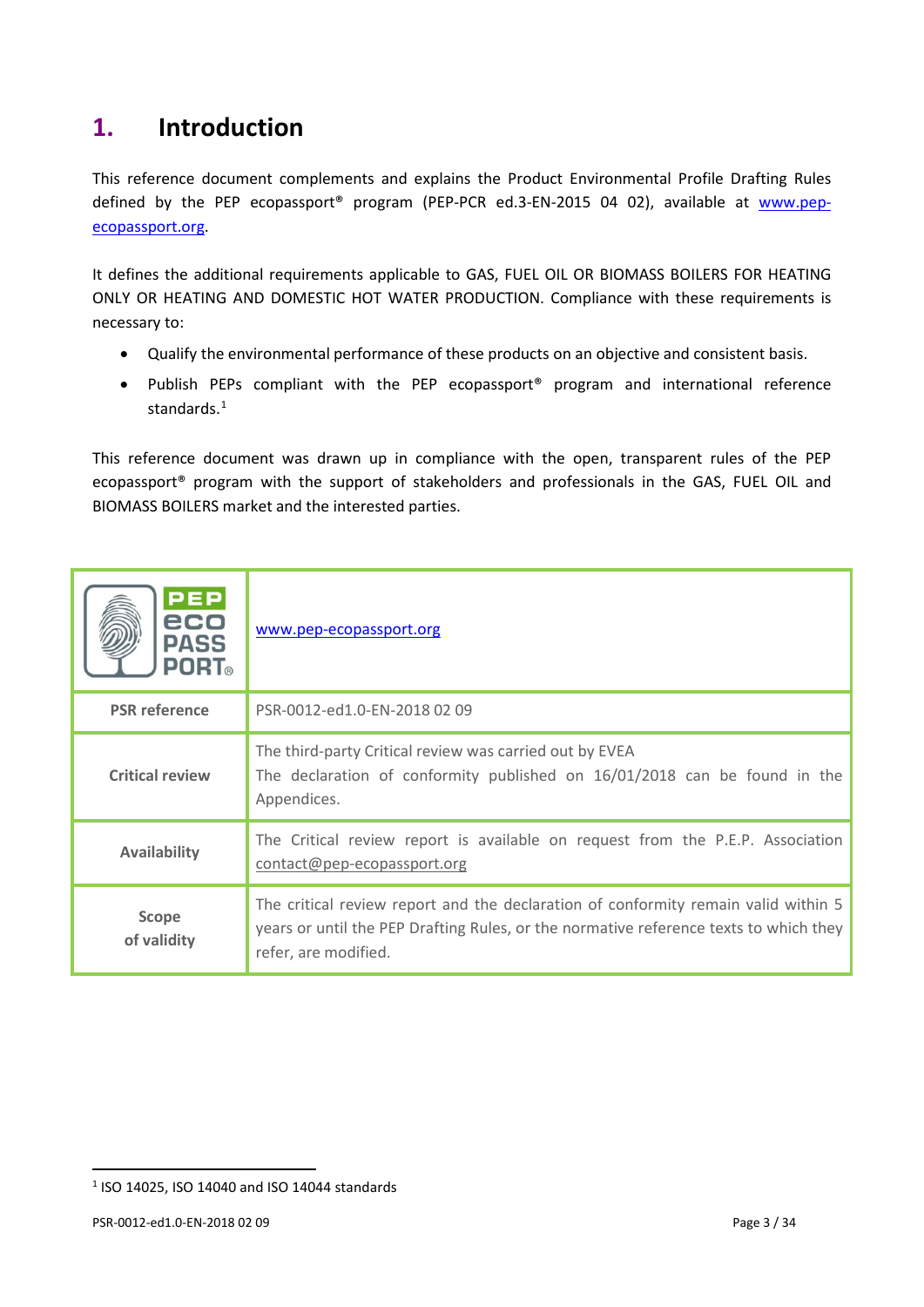# <span id="page-3-0"></span>**2. Scope**

In accordance with the general instructions of the PEP ecopassport<sup>®</sup> program (PEP-General instructionsed4.1-EN-2017 10 17) and additional to the PCR or Product Category Rules (PEP-PCR ed.3-E-EN-2015 04 02) of the PEP ecopassport<sup>®</sup> eco-declaration program, this document sets out the specific rules for GAS, FUEL OIL, OR BIOMASS BOILERS FOR HEATING ONLY OR HEATING AND DOMESTIC HOT WATER PRODUCTION and defines the product specifications to be adopted by manufacturers in the development of their PRODUCT ENVIRONMENTAL PROFILES (PEPs) particularly with regard to:

- the technology and its type of application,
- the conventional reference lifetime taken into account for the Life Cycle Assessment (LCA),
- the conventional use scenarios to be adopted during the product use phase.

<span id="page-3-1"></span>The main purpose of these specific rules is to provide manufacturers of GAS, FUEL OIL OR BIOMASS BOILERS with a common basis for the development of their product life cycle assessments. The various available GAS, FUEL OIL OR BIOMASS BOILER products are thus presented.

# **2.1.** Definition of the product families concerned

The product family concerned is designated by the following terminology: boiler. It includes all devices that generate heating or heating and domestic hot water.

This product family comprises the following devices:

- Gas boiler
- Fuel oil boiler
- Biomass boiler

The present rules concern only:

- Gas or fuel oil boilers with a rated power less than or equal to 400 kW covered by EU regulation No. 813/2013<sup>2</sup>
- Biomass boilers with a rated power less than or equal to 500 kW covered by EU regulation No. 813/1185

These devices can be used for heating or heating and domestic hot water production for a home or a residential or commercial building.

<span id="page-3-2"></span><sup>&</sup>lt;sup>2</sup> See the sources used in Section 5.2 of the present document.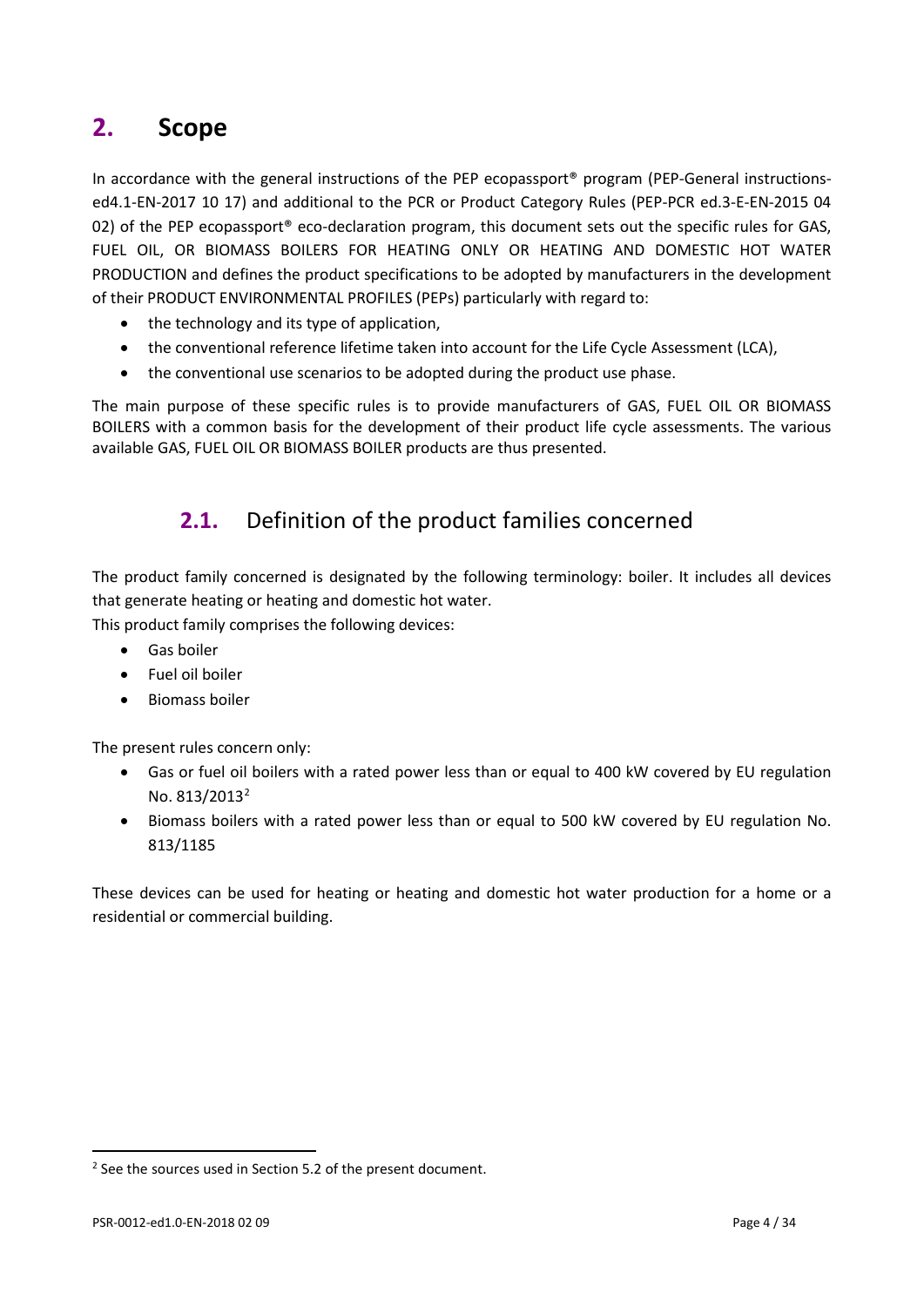The present specific rules cover the following products:

| <b>Product sub-category</b> | <b>Characteristics to be declared</b>                                                                                                                                                                                                                                                                                                    |
|-----------------------------|------------------------------------------------------------------------------------------------------------------------------------------------------------------------------------------------------------------------------------------------------------------------------------------------------------------------------------------|
| <b>Boiler</b>               | Energy: gas, fuel oil or biomass<br>٠<br>Function: Heating only or heating and domestic hot water<br>$\bullet$<br>production (known as "mixed boiler")<br>Application: individual or collective<br>$\bullet$<br>Technology: low-temperature or condensation<br>٠<br>Type: Wall-mounted or standing on the floor<br>٠<br>Rated power<br>٠ |

**Table 1 – Product families covered by the PSR**

# **2.2.** Special case of cogeneration boilers

<span id="page-4-0"></span>The present rules do not apply to products that also produce electricity (cogeneration).

# <span id="page-4-2"></span><span id="page-4-1"></span>**3. Product life cycle assessment**

# **3.1.** Functional unit and reference flow description

These specific rules are additional to section 2.1 "Functional unit and reference flow description" of the current PCR (PEP-PCR-ed3-EN- 2015 04 02).

### **3.1.1.** Functional unit

The functional unit is determined on the basis of the main technical characteristics of the family of boiler products.

The function common to all the products in this sector-based appendix is the production of heating or heating and domestic hot water. The unit used to quantify product performance is the heating capacity.

This means that the following functional unit is associated with the devices:

• For a boiler providing heating only:

**"To produce 1 kW of heating, according to the reference usage scenario and during the XX-year reference lifetime of the product."**

• For a mixed boiler (heating and domestic hot water production):

#### **"To produce 1 kW for heating and domestic hot water production, according to the reference usage scenario and during the XX-year reference lifetime of the product."**

The description of the functional unit in the PEP specifies the reference lifetime of the equipment (XX years) according to the specifications in the section [3.1.2](#page-5-1) dedicated to the product description and reference flows.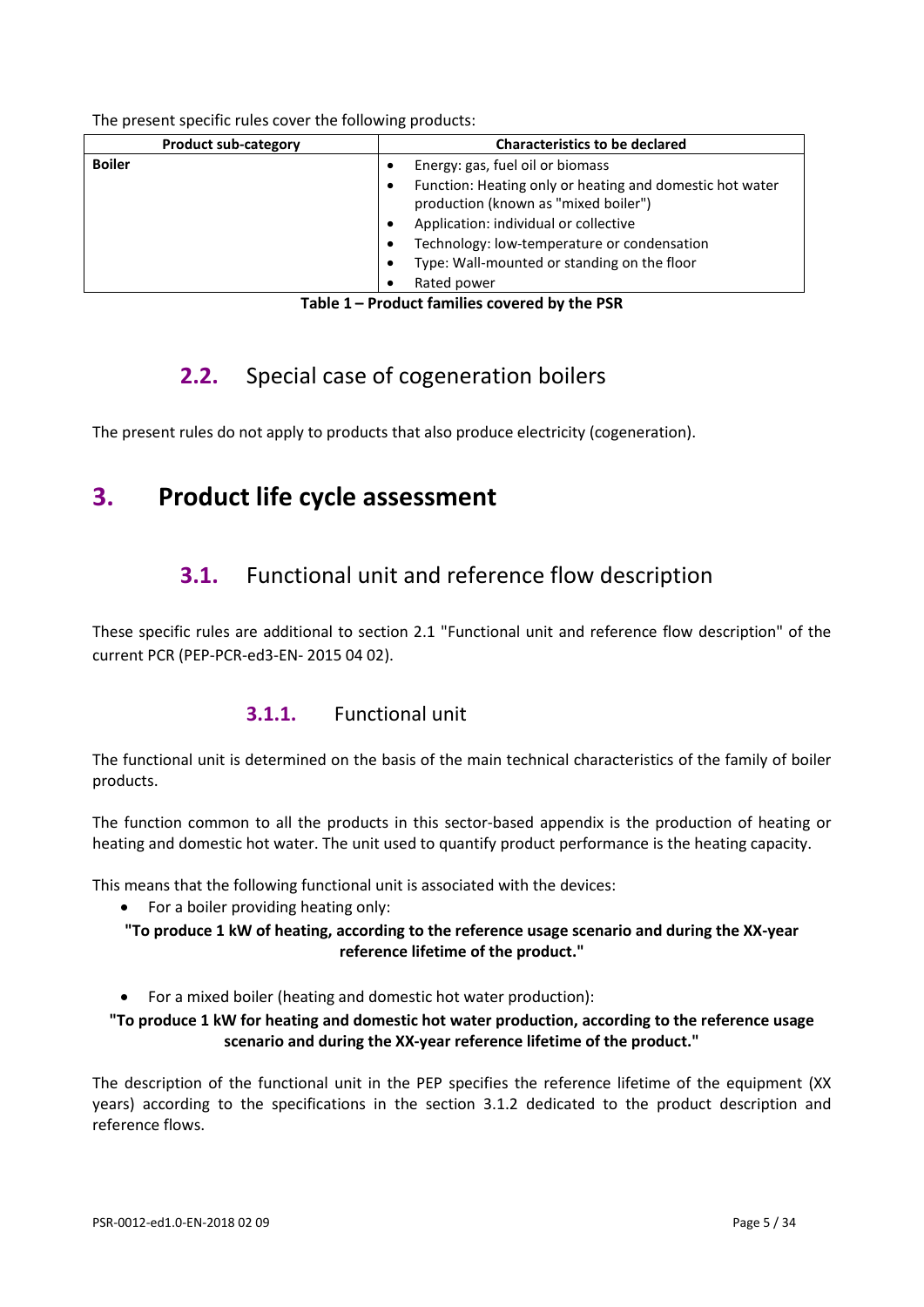## **3.1.2.** Reference product and reference flow description

<span id="page-5-1"></span>For each of equipment categories defined, the analysis carried out includes the following reference flows:

- A boiler with a specific reference lifetime and whose energy consumption in use is expressed in kWh according to the usage scenario in sections 3.5.4.1 (gas or fuel oil boilers) or [3.5.5.1](#page-12-0) (biomass boilers) of the present specific rules,
- its packaging
- any products or components required for installation.

The reference lifetime is 17 years for an individual boiler and 22 years for a collective boiler.

In the context of a PEP for a range of products, extrapolation rules will apply to all the reference products, as described in section 3.6 "Rules for extrapolation to a homogeneous environmental family". In this case, the analysis will be carried out on the reference product, which is defined as follows:

- on an individual boiler providing heating or heating and domestic hot water production with a power rating of 25 kW (gas or fuel oil boilers), 20 kW (biomass boilers using wood pellets) or 30 kW (biomass boilers using logs)
- or on a collective boiler providing heating only with a power rating of 100 kW (gas, fuel oil, or biomass boilers),
- during reference lifetime,
- whose energy consumption in the usage stage is expressed in kWh of final energy according to the usage scenario described in sections 3.5.5.1 (gas or fuel oil boilers) or [3.5.5.1](#page-12-0) (biomass boilers) of the present specific rules.

<span id="page-5-0"></span>Calculation will be carried out in all cases on the worst performing product (any possible function or option). If no product corresponds to the above definition, the product with the most similar characteristics in the product range will be used.

# **3.2.** System boundaries

These specific rules are additional to section 2 "System boundaries" of the current PCR (PEP-PCR-ed3-EN-2015 04 02).

### **3.2.1.** Manufacturing stage

All components supplied with the product and contributing to its proper operation must be included in the scope of the study.

For biomass boilers, it seems that the boilers consist of various elements, whether built-in or not, and sold by the manufacturer or not (expansion tank, buffer tank, recycling kit, storage/transfer of the fuel, etc.) that vary according to the type of fuel (wood pellets or logs). The minimum elements required to perform the function must be incorporated into the study, whilst the others are defined as accessories to be taken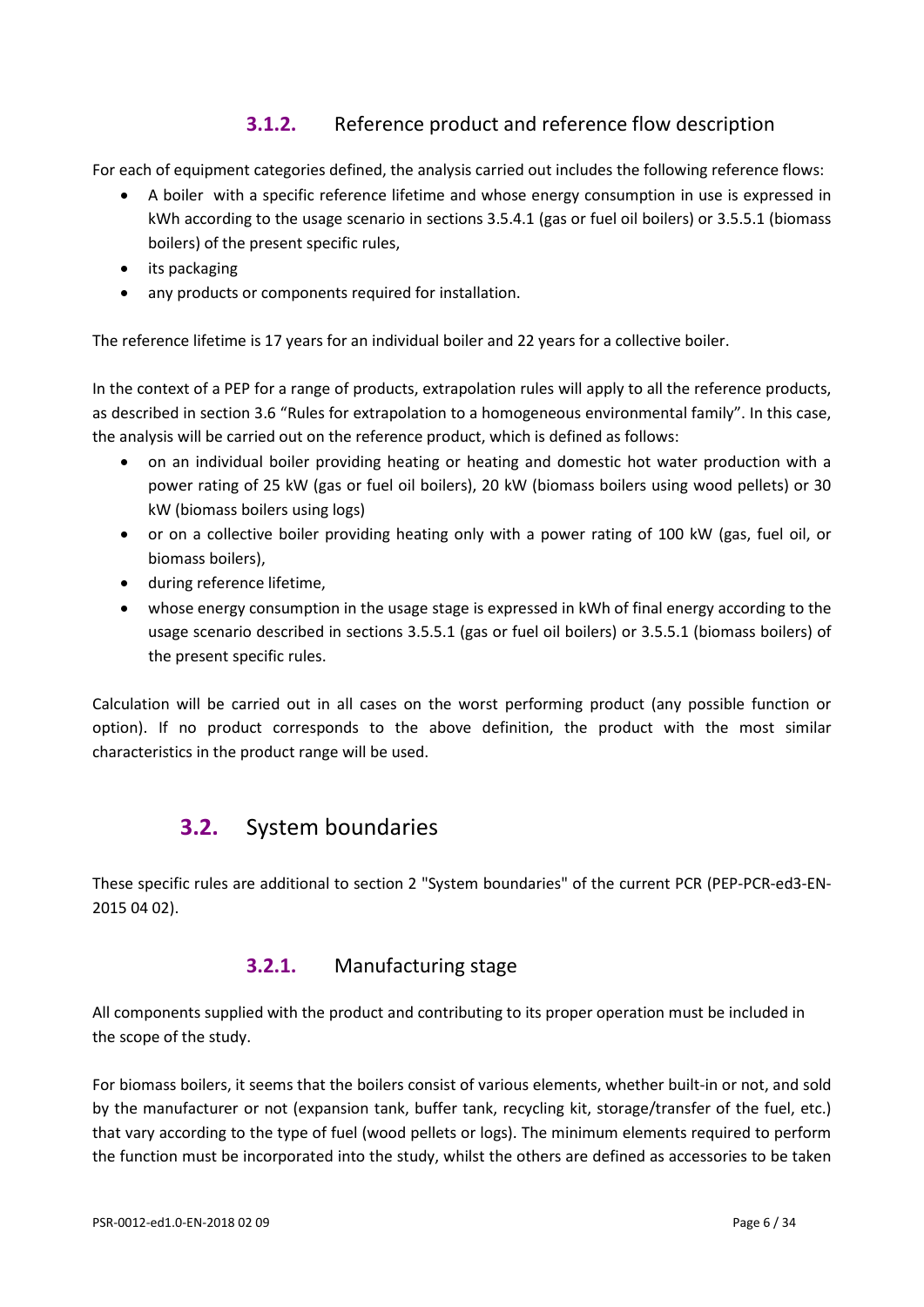into account if sold with the boiler. The list of elements taken into consideration must appear clearly in the environmental declaration.

Note: for wood log boilers with manual feed requiring a buffer tank, this buffer tank must be taken into account.

### **3.2.2.** Distribution stage

For this stage, the rules defined in the current PCR apply.

### **3.2.3.** Installation stage

Conventionally, the installation of boilers can involve:

• Modifications to the structure (e.g. masonry work, connection to the electrical network, addition of cladding for better aesthetic integration of the product in the building).

Any modification to the structure and/or addition of elements not anticipated by the manufacturer is excluded from the scope of the study. The real impact of these operations must be calculated by the user of the declaration if desired according to the installation elements used during the worksite phase.

- The sanitary installation (e.g. sink, taps, etc.) and the associated structure modifications. These parameters are excluded from the scope of the study and are subject to a specific declaration.
- For biomass boilers, connection of the product to the connection ducts (e.g. smoke evacuation, air intake).

Connection ducts are excluded from the scope of the study and are subject to a specific declaration.

The treatment of packaging waste is, however, included. The packaging waste produced during the installation phase should be disposed of by the installer once the equipment has been installed.

#### **3.2.4.** Use stage

Once the unit is installed, the gas, fuel oil, or biomass boiler use stage includes:

- Energy consumption via gas, fuel oil, or biomass (wood pellets or logs)
- Electrical energy consumption, In the context of gas and fuel oil boilers, this consumption is excluded from the scope of the study because it is considered negligible.
- Emissions in the air due to the combustion of gas, fuel oil, or wood.
- Ashes due to wood combustion (applicable for biomass boilers only).
- Liquid discharge due to the emission of condensates.
- Water consumption necessary to maintain pressure in the distribution circuit. This consumption is excluded from the scope of the study because it is considered negligible.
- Service operations for maintenance of the product
- For manually loaded pellet biomass boilers, the treatment of pellet packaging waste.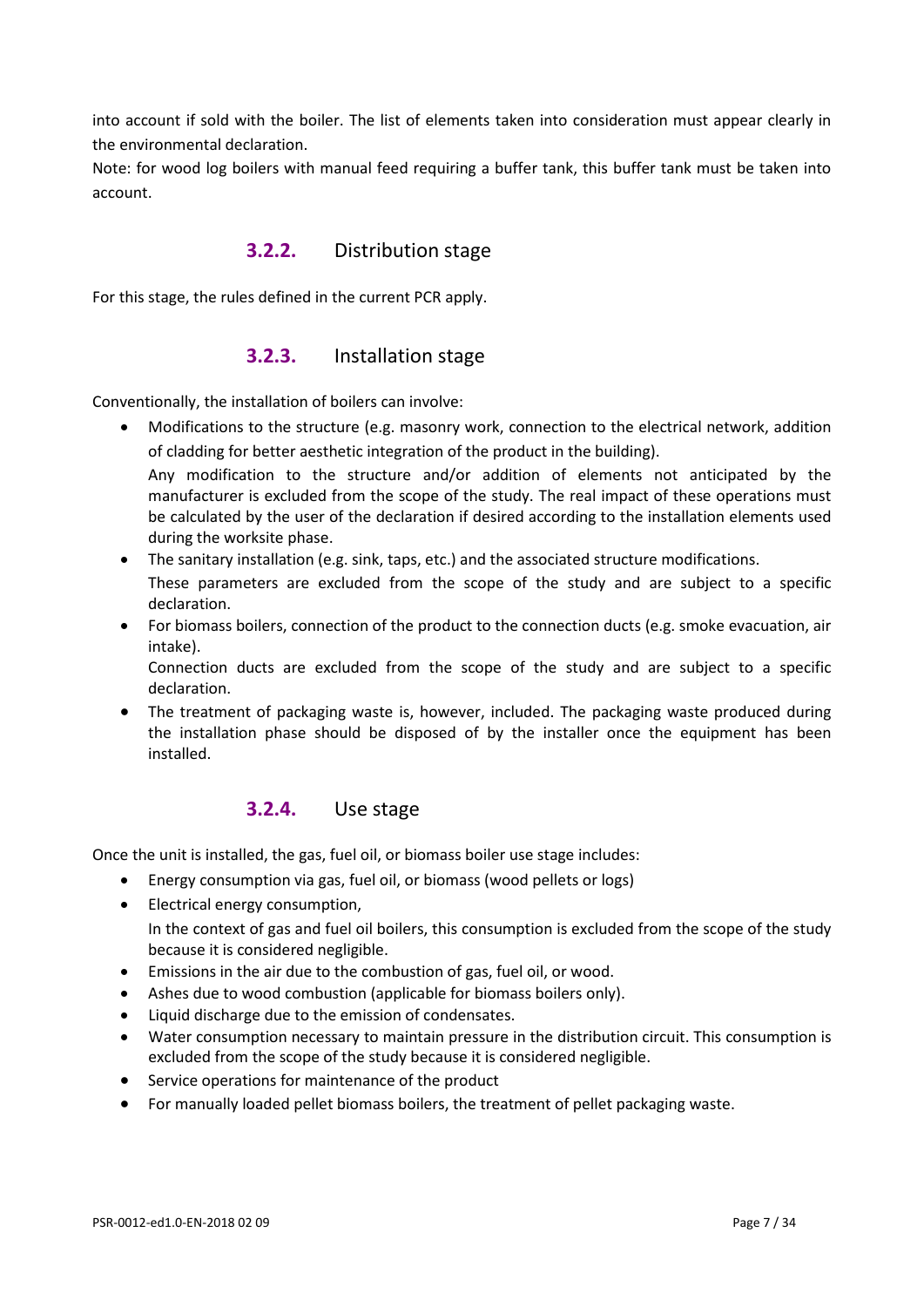### **3.2.5.** End-of-life stage

<span id="page-7-0"></span>For this stage, the rules defined in the current PCR apply.

# **3.3.** Cut-off criteria

<span id="page-7-1"></span>The specific rules specified in section 2.3 "Cut-off criteria" of the current PCR (PEP-PCR-ed3-EN- 2015 04 02) apply.

# **3.4.** Specific allocation rule

These specific rules are additional to section 2.4 "Rules for allocation between co-products" of the current PCR (PEP-PCR-ed3-EN- 2015 04 02).

<span id="page-7-2"></span>Where primary data are shared with products other than those covered by these specific rules, the impact calculation is determined according to the mass of products manufactured.

# **3.5.** Development of scenarios (default scenarios)

These specific rules are additional to section 2.5 on "Development of scenarios (default scenarios)" of the PCR (PEP-PCR-ed3-EN- 2015 04 02).

### **3.5.1.** Manufacturing stage

A BOILER is composed of components supplied by the manufacturer:

- components directly made by the manufacturer
- or components ready to be fitted together.

The rules defined in section 3.8 "Requirements for collecting primary and secondary data" of these specific rules apply.

#### 3.5.1.1. Waste generated during the manufacturing stage

Waste generation and treatment are included in the manufacturing stage.

Manufacturers can dispose of manufacturing waste themselves or arrange for it to be disposed of. The LCA report shall specify how the manufacturer, or any person working for him or on his behalf fulfils the requirements of these stages, by distinguishing between hazardous manufacturing waste and nonhazardous manufacturing waste and providing evidence of such claims.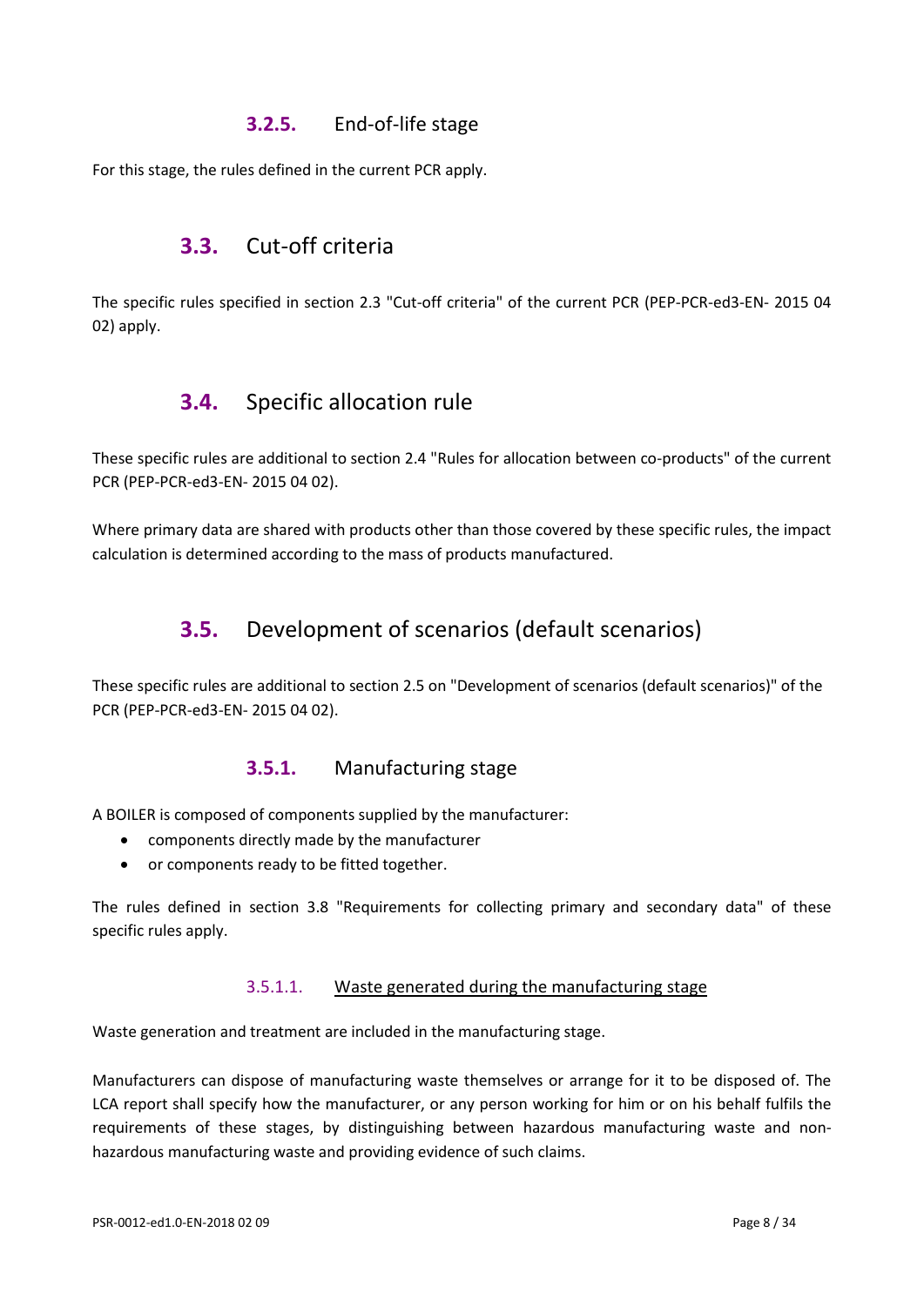When the treatment processes are known (waste-to-energy recovery, burying, incineration without recovery), they shall be presented and justified in the LCA report and the associated environmental impacts shall be taken into account.

For product recovery (recycling, re-use or incineration as fuel for energy production), environmental impacts must be considered in the life cycle analysis for BOILERS, as shown in section 2.5.6 "End of life treatment scenarios" from the current PCR.

The justification for the treatment processes must then be accompanied in the LCA report by the justification for the treatment systems and the recovery rate for each type of waste (e.g. via an annual report on the end-of-life processing of equipment by an eco-organisation).

When the manufacturer does not provide evidence of the processes used to treat the waste generated during the manufacturing stage of the product in question, the treatment process shall be calculated by default as follows:

- For nonhazardous waste: Mass of raw product x 0.20 = 50% of incinerated waste (without wasteto-energy recovery) and 50% of buried waste.
- For hazardous waste: Bare product mass x 0.20 = 100% incinerated waste (without waste-toenergy recovery).

When the worst performer value is used by default, no waste-to-energy recovery will be taken into account. The production (40% of waste) of this lost material must be taken into account.

By sector-based agreement, the transport stage for this waste shall be taken into account, assuming that it is trucked over a distance of 100 km.

### **3.5.2.** Distribution stage

The distribution stage applicable to BOILERS must be analysed in accordance with the PCR section 2.5.3 "Transport scenarios" of the PCR.

### **3.5.3.** Installation stage

The installation phase includes any process, component, energy or consumption and/or emission required to install a boiler.

For boilers, we consider that these elements are negligible.

#### 3.5.3.1. Waste generated during the installation phase

The end of life of the packaging, whose production was taken into account during the manufacturing stage, is taken into account during the installation stage.

The packaging waste from produced during the installation stage is classed as non-hazardous waste and, in principle, shall be disposed of by the installer once the equipment has been installed.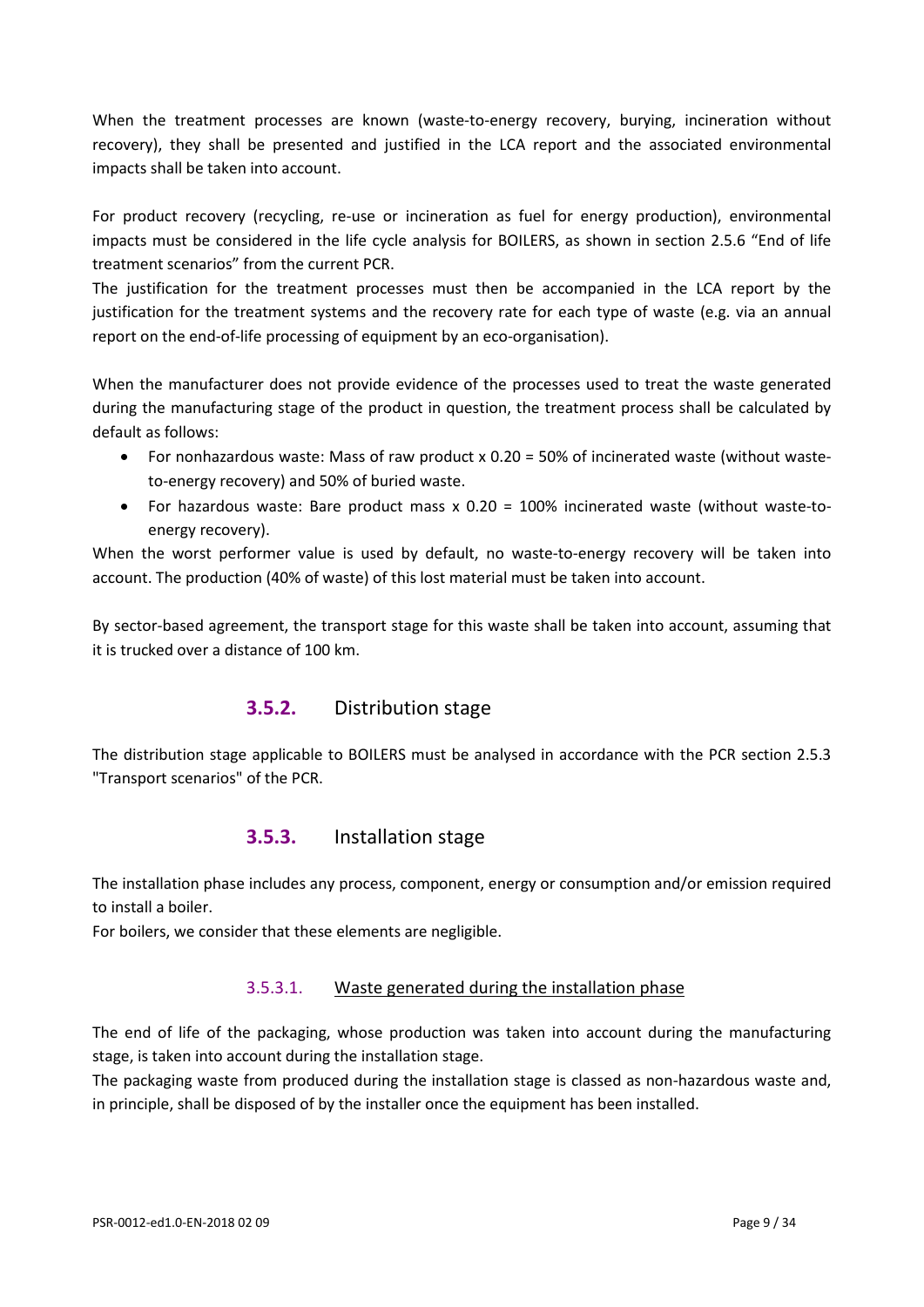Its processing is calculated as follows, by default<sup>[3](#page-9-0)</sup>:

|                                                                                                  | Cardboard, wood, corn starch, | <b>Plastic and other products</b> |
|--------------------------------------------------------------------------------------------------|-------------------------------|-----------------------------------|
| On the packaging mass                                                                            | cellulose                     | considered as non-hazardous waste |
| Percentage of packaging recycled at<br>end of life                                               | 89%                           | 21%                               |
| Percentage of packaging recovered<br>for energy production at end of life                        | 8%                            | 32%                               |
| Percentage of packaging incinerated<br>(50%) and buried (50%) without<br>recovery at end of life | 3%                            | 47%                               |

**Table 2 – Default treatment of waste produced during the installation stage**

Any other packaging material must be considered as buried.

By sector-based agreement, the transport stage for this waste shall be taken into account, assuming that it is trucked over a distance of 100 km.

Plastic film, straps, packing notes, labels or any other paper on or inside the package are considered to be insignificant and will not be included in the life cycle assessment for packaging waste if these items represent in total less than 50% of the total mass of the packaging.

### **3.5.4.** Use stage for gas or fuel oil boilers

3.5.4.1. Energy consumption

For each product that consumes energy during use, a typical use scenario for calculating the environmental impacts related to such energy consumption has been defined. The method described below is applicable to boilers up to 400 kW power. The efficiencies are given on the HHV (Higher Heating Value).

In "heating only" use:

The energy consumption  $C_{\text{tot}}$  in the use stage is calculated as follows:

$$
Ctot\ (en\ kWh) = \frac{P * 800}{\frac{etas + F_{regulation}}{100} * 2066} * H_{HE} * RLT
$$

Where:

 $P =$ 

l

o For a boiler equipped with a device for adjustment to the heat requirements of the heating system,  $P_a$ : power output at the arithmetic average of the maximum and minimum power output according to EN 15502-1/A1 for gas boilers or according to EN 304 for fuel oil boilers expressed in kW

<span id="page-9-0"></span><sup>&</sup>lt;sup>3</sup> Extract from the ADEME "Industrial, commercial and household packaging" report, 2008, and the "Recycling report 1999-2008: Materials and recycling itemised by sector", 2010, in particular pages 102 & 113.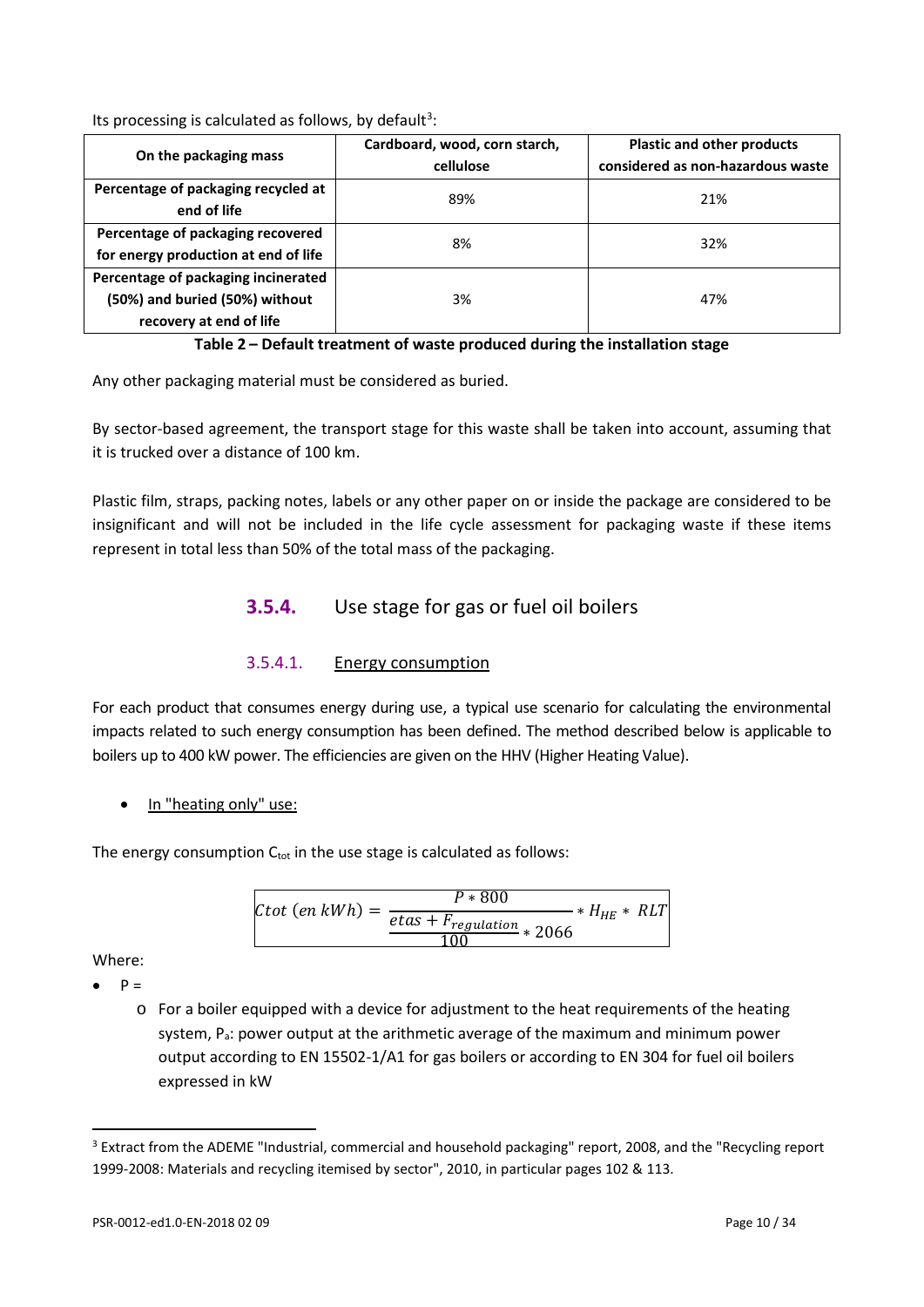- o For any other boiler, Pu: power output according to EN 15502-1/A1 for gas boilers or according to EN 304 for fuel oil boilers expressed in kW
- Etas =
	- o For boilers with a power output below 70 kW, seasonal energy efficiency of the boiler for the heating mode according to regulation (EU) No. 813/2013.
	- o For boilers with a power output above 70 kW, Etas is not a mandatory piece of information under the terms of regulation (EU) No. 813/2013. In that case, the calculation of the seasonal efficiency is supplied by the manufacturer and is performed based on efficiencies Eta1 and Eta4 under the same conditions as for boilers whose power output is below 70 kW. The values of Eta1 and Eta4 are stated in the PEP.
- Fregulation = Regulation class defined in the commission communication document No. 2014/C 207/02, taking the boiler's built-in controls into account. By default, Class V is used, i.e. Fregulation = 3
- $H<sub>HE</sub>$  = number of hours of annual operation in equivalent active mode defined according to regulation (EU) No. 813/2013 (set at 2066 hours per year)
- RLT = reference lifetime as defined in Section 3.1.2
	- Use in heating and domestic hot water production:

The energy consumption  $C_{tot}$  in the use stage is calculated as follows:

$$
Ctot\ (en\ kWh) = \left(\frac{P * 800}{\frac{etas + F_{regulation}}{100} * 2066} * H_{HE} + 220 * Q_{fuel}\right) * RLT
$$

Where:

- $\bullet$   $P =$
- o For a boiler equipped with a device for adjustment to the heat requirements of the heating system, P<sub>a</sub>: power output at the arithmetic average of the maximum and minimum power output according to EN 15502-1/A1 for gas boilers or according to EN 304 for fuel oil boilers expressed in kW
- $\circ$  For any other boiler, P<sub>u</sub>: power output according to EN 15502-1/A1 for gas boilers or according to EN 304 for fuel oil boilers expressed in kW
- Etas = seasonal energy efficiency of the boiler for heating mode according to regulation (EU) No. 813/2013.
- Fregulation = Regulation class defined in the commission communication document No. 2014/C 207/02, taking the boiler's built-in controls into account. By default, Class V is used, i.e.  $F_{\text{regular} = 3}$
- $H_{HE}$  = number of hours of annual operation in equivalent active mode defined according to regulation (EU) No. 813/2013 (set at 2066 hours per year)
- $Q_{fuel}$  = daily fuel consumption for water heating, expressed in kWh according to regulation (EU) No. 811/2013
- RLT = reference lifetime as defined in Section 3.1.2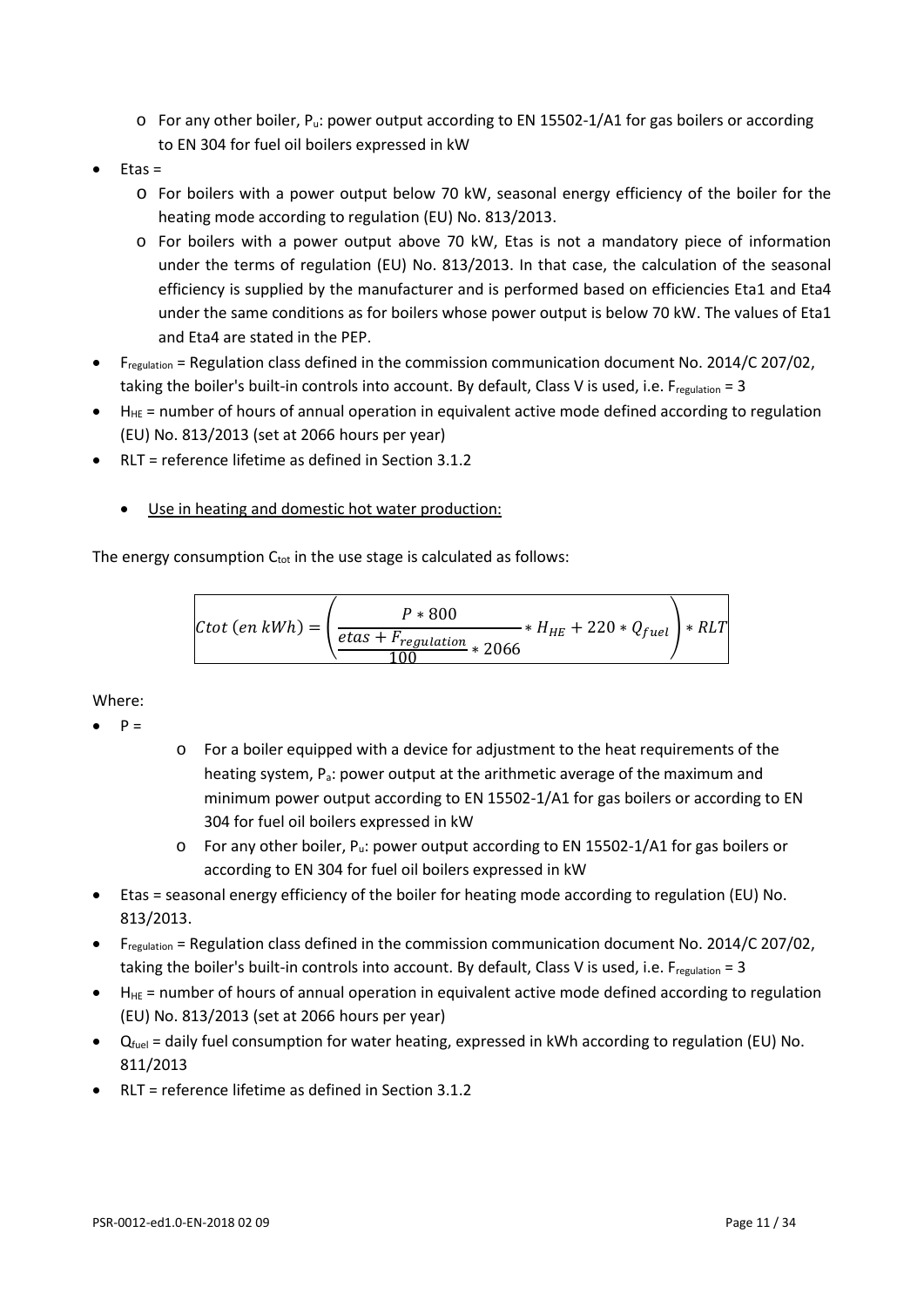Note: the number of days of annual operation in domestic hot water production mode is set according to the regulation (EU) No. 811/2013 at 220 days per year.

The consumption of the circulating pump due to pressure losses in the boiler is neglected because it is in the region of 1 W (for 10 mbar of pressure losses and 1.2  $m^3/h$  according to the method defined in EN 14511-3 in force). For collective boilers, the circulating pump is independent, not built-in.

If the use scenario used to carry out the life cycle analysis for the reference product is different from the one prescribed above for the product category, the use scenario chosen must be justified and documented in the report, and the use scenario used must be indicated in the PEP.

#### 3.5.4.2. Consideration of atmospheric emissions

For gas or fuel oil boilers, the following atmospheric emissions must be considered:

- NOx (ILCD flow: Elementary flow / Emissions / Emissions to air / Emissions to air, unspecified / nitrogen oxides)
- $CO<sub>2</sub>$  (ILCD flow: Elementary flow / Emissions / Emissions to air / Emissions to air, unspecified / carbon dioxide)
- CO (applicable to fuel oil boilers only) (ILCD flow: Elementary flow / Emissions / Emissions to air / Emissions to air, unspecified / carbon monoxide)

CnHm emissions are neglected.

To estimate these emissions, we refer to (EU) regulation No. 813/2013 or the existing standards listed below to determine the pollutants to be considered and their evaluations (non-exhaustive list):

| Gas boiler      | EN 15502-1 A1, EN 303-3, EN 303-7 and EN 676              |
|-----------------|-----------------------------------------------------------|
| Fuel oil boiler | EN 303-1/A1, EN 303-2, EN 304, EN 267, EN 15034, EN 15035 |

#### 3.5.4.3. Consideration of liquid waste

Condensation boilers discharge condensates to be considered according to the following method:

- **-** Gas: 55 g/kWh
- **-** Fuel oil: 43 g/kWh

Composition of condensates:

- **-** Gas: with an average pH of 4.5: water: 99.997%, acids: 0.003%
- **-** Fuel oil: with an average pH of 3: water: 99.9 %, acids: 0.1%

We consider that the boiler does not condense when producing domestic hot water.

The ELCD inventory data concerning the treatment of domestic waste water (waste water treatment; domestic waste water according to the Directive 91/271/EEC concerning urban waste water treatment; at waste water treatment plant; EU-27) is recommended for the modelling of end-of-life treatments of liquid discharge.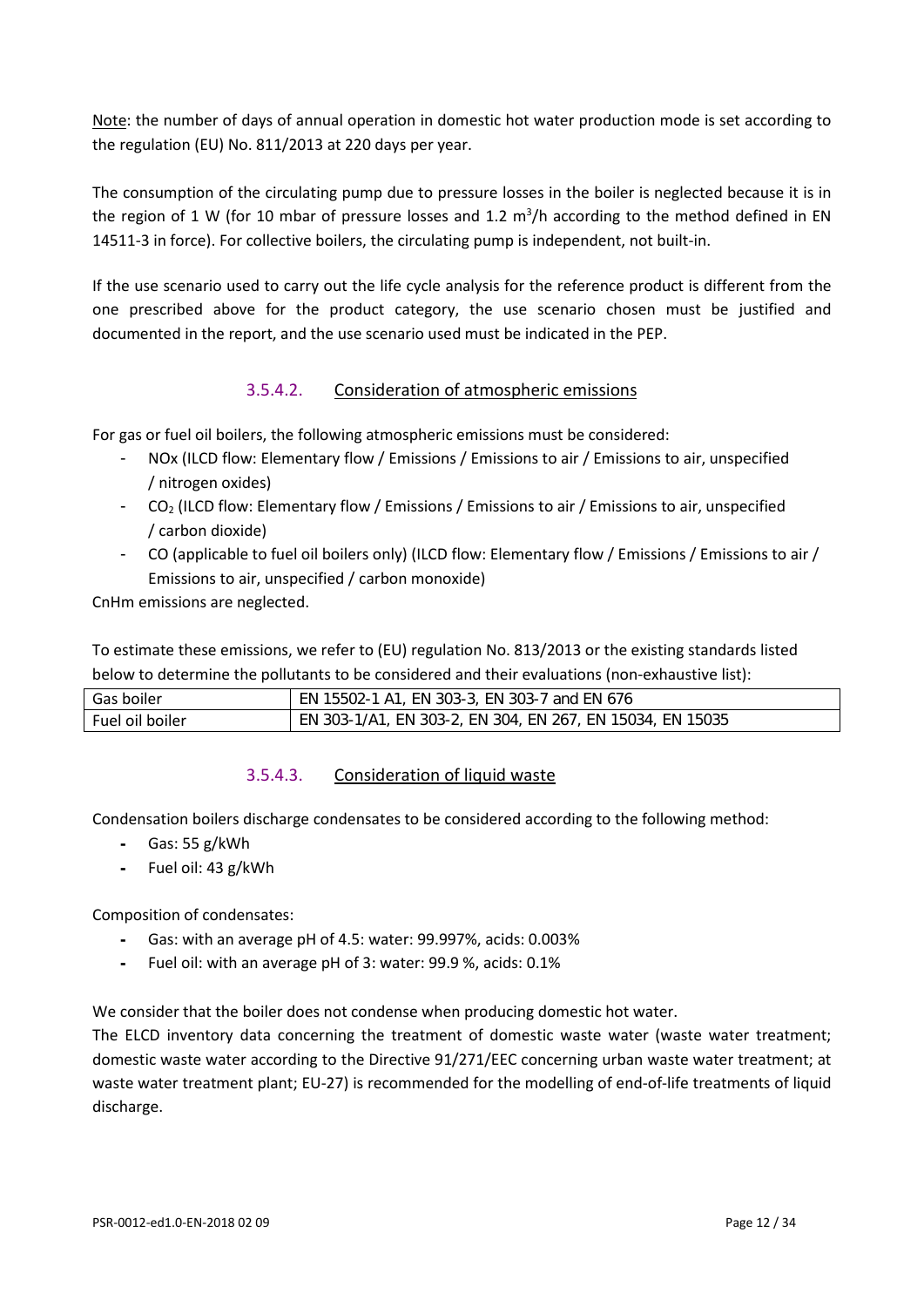#### 3.5.4.4. Taking water consumption into account

The water consumption of boilers is negligible because it corresponding to the water top-up added to keep the distribution circuit at the correct operating pressure.

### **3.5.5.** Use stage for biomass boilers

#### 3.5.5.1. Energy consumption

<span id="page-12-0"></span>The following formula is used to calculate the final energy consumption required for the operation of a biomass boiler over its reference lifetime:

#### $C(kWh) = Celec + Cwood$

Where:

 $C =$  Final energy consumption of the heating product, expressed in kWh, over the reference lifetime  $C_{elec}$  = Electrical energy consumption of the heating product, expressed in kWh, over the reference lifetime

 $C_{wood}$  = Wood consumption (logs or pellets) of the heating product, expressed in kWh, over the reference lifetime

#### **Electricity consumption:**

For manual-feed solid fuel boilers able to operate at 50% of the rated heating capacity in continuous mode, and for automatic-feed solid fuel boilers:

 $Celec(kWh) = [(0.15 * el_{max} + 0.85 * el_{min}) * T + P_{SR} * (8760 - T)] * RLT$ 

For manual-feed solid fuel boilers unable to operate at 50% or less of the rated heating capacity in continuous mode, and for solid fuel cogeneration boilers:

$$
Celec(kWh) = [el_{max} * T + P_{SB} * (8760 - T)] * RLT
$$

#### Where:

 $el_{max}$  = Auxiliary electrical power at rated heating capacity, expressed in kW

 $el_{min}$  = Auxiliary electrical power at partial-load heating power as defined by European Ecodesign Regulation No. 2015/1189, expressed in kW (Note: The heating power at partial load is equal to 30% of rated P for wood pellet boilers and 50% of rated P for log boilers).

 $P_{SB}$  = Auxiliary electrical power in standby mode

 $T =$  Number of hours of annual product operation in operating mode For boilers providing heating only:  $T = 2066$  h For mixed boilers (heating and DHW): T = 2286 h

 $RLT$  = reference lifetime of the product expressed in years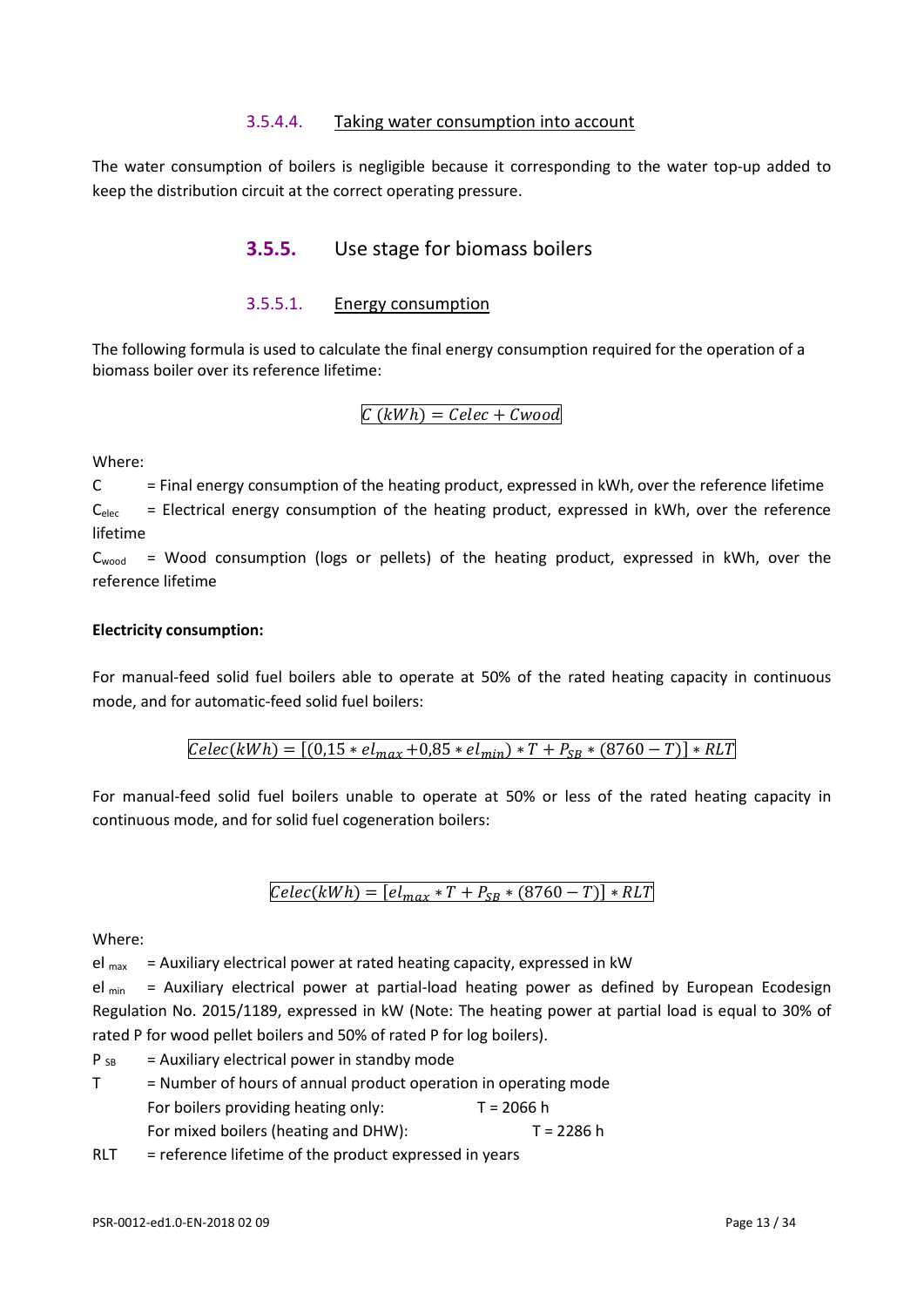#### **Wood consumption:**

For manual-feed solid fuel boilers able to operate at 50% of the rated heating capacity in continuous mode, and for automatic-feed solid fuel boilers:

$$
Cwood (kg) = Cwood (kWh) * \frac{1}{PCI} = \frac{0.85 * P_p + 0.15 * P_n}{\frac{\eta_{son} - 3 + C_{regulation}}{100} - F_0} * T * RLT * \frac{1}{NCV}
$$

For manual-feed solid fuel boilers unable to operate at 50% or less of the rated heating capacity in continuous mode:

$$
Cwood (kg) = Cwood (kWh) * \frac{1}{PCI} = \frac{P_n}{\frac{\eta_{son} - 3 + C_{regulation}}{100} - F_0} * T * RLT * \frac{1}{NCV}
$$

Where:

 $P_n$  = Rated heating capacity, expressed in kW

P<sub>p</sub> = Heating power at partial load as defined by European Ecodesign regulation No. 2015/1189, expressed in kW

 $\eta_{\text{son}}$  = Seasonal energy efficiency in active mode of the heating product, relative to the wood consumption, calculated according to European Ecodesign regulation No. 2015/1189, expressed in %

 $C_{\text{reculation}}$  = Regulation class defined in regulation No. 2015/1187. The following are used by default:

 $\circ$  For boilers with temperature control: Class III i.e. C<sub>regulation</sub> = 1.5

 $\circ$  For boilers without temperature control:  $C_{\text{regulation}} = 0$ 

Any other value shall be justified in the LCA report.

 $F_0$  = Factor representing losses during shutdown

| = Number of hours of annual product operation in operating mode |            |
|-----------------------------------------------------------------|------------|
| For boilers providing heating only:                             | T = 2066 h |
| For mixed boilers (heating and DHW):                            | T = 2286 h |

RLT = reference lifetime of the product expressed in years

NCV = Net calorific value of wood, expressed in kWh/kg

By sector-based agreement, the NCV values are:

NCV 
$$
log wood = 3.76 kWh/kg
$$
 (i.e. 13.53 MJ/kg, raw moisture content 25.64%)<sup>4</sup>

NCV wood pellets = 4.9 kWh/kg (i.e. 17.64 MJ/kg, raw moisture content  $9.10\%$ )<sup>[5](#page-13-1)</sup>

The default value for heat losses during shutdown is given in draft standard PrEN15316-4.7 (manual-load boiler) and the EN1316-4.1 standard (automatic-load boiler) according to the boiler power and for an average temperature in the boiler of 70°C:

$$
F_0 = 0.5 * \frac{Q_{p0}}{P_n} = 0.5 * \frac{c_5}{100} * (P_{n\ limit})^{c_6}
$$

Where:

<span id="page-13-0"></span><sup>4</sup> Source EcoInvent. See the sources used in Section 5.2 of the present document

<span id="page-13-1"></span> $5$  Source EcoInvent and ADEME. See the sources used in Section 5.2 of the present document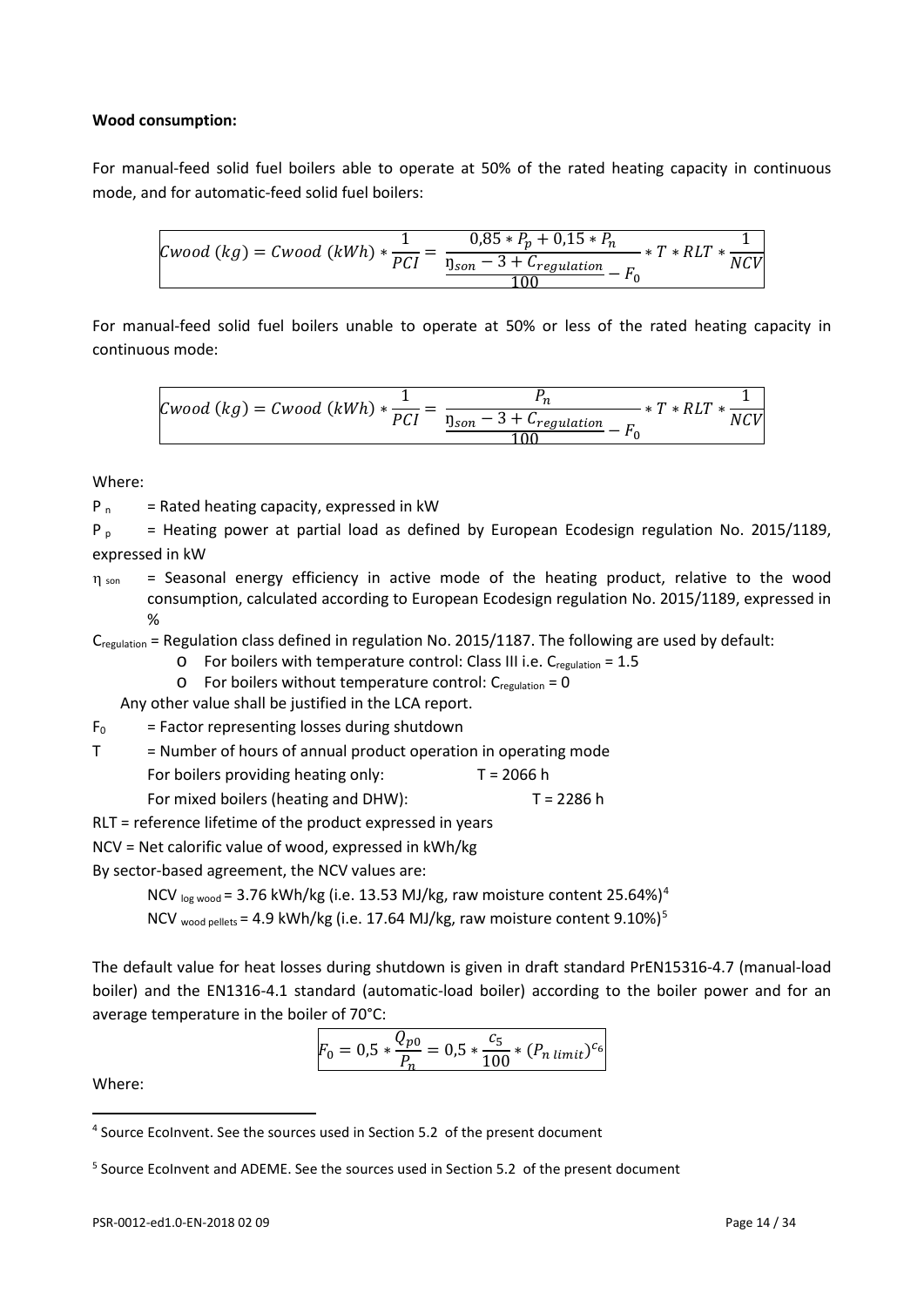Pn limit  $=$  Rated power in kW; limited to a maximum value of 400 kW.

 $C_5$  and  $C_6$  = Parameters given in the table below

|                                  | $C_{5}$ | C6      |  |
|----------------------------------|---------|---------|--|
| <b>Type of boiler</b>            | %       | -       |  |
| Atmospheric manual-load biomass  | 8.5     | $-0.4$  |  |
| boiler                           |         |         |  |
| Manual-load fan-assisted biomass | 8.5     | $-0.4$  |  |
| boiler                           |         |         |  |
| Automatic-load biomass boiler    |         | $-0.28$ |  |

**Table 3 – Parameters for the calculation of losses during shutdown of biomass boilers**

#### 3.5.5.2. Taking wood production into account

To allow a fair comparison between the various environmental declarations created in the context of this PSR, the inventory data to be used for modelling wooden logs and wood pellets have been set.

The inventory data for the life cycle supplied in the EcoInvent<sup>[6](#page-14-0)</sup> database (Version 3.3 2016) and available in Appendix 5.1 must be used.

For double-arch boilers, the boiler is considered to operate for 2/3 of the time with logs, and 1/3 of the time with wood pellets.

Any consideration of biomass fuel other than logs or wood pellets must be documented in the report.

Note for the "wooden log" data:

- The inventory is representative of wooden log production in the European market.
- Distribution transportation between the production site and the final customer is already included in the inventory data (i.e. a transportation distance of 10 km by truck, which is representative of a local market). Log wood generally comes from a local<sup>[7](#page-14-1)</sup> supplier: self-consumption, purchased from a producer or dealer.
- The wood is considered to come from a sustainable source. This means that throughout the life cycle of the wood until its combustion, the treatment of biogenic carbon is considered to be neutral. Biogenic carbon sequestration does not therefore need to be modelled.
- The inventory is given for 1 kg of dry log wood with 25.64% moisture content (humid mass = 1.34478 kg; Water content = 0.34478 kg)
- The NCV of wood is 3.76 kWh/kg (i.e.13.53 MJ/kg) with 25.64% moisture content

Note for the "wood pellet" data:

- The inventory is representative of wood pellet production in the European market.
- Wood pellets are produced in factories using wood residue from sawmills and wood shavings as raw materials.

<span id="page-14-0"></span> $6$  Source Ecolnvent. See the sources used in Section 5.2 of the present document

<span id="page-14-1"></span><sup>&</sup>lt;sup>7</sup> Source ADEME. See the sources used in Section 5.2 of the present document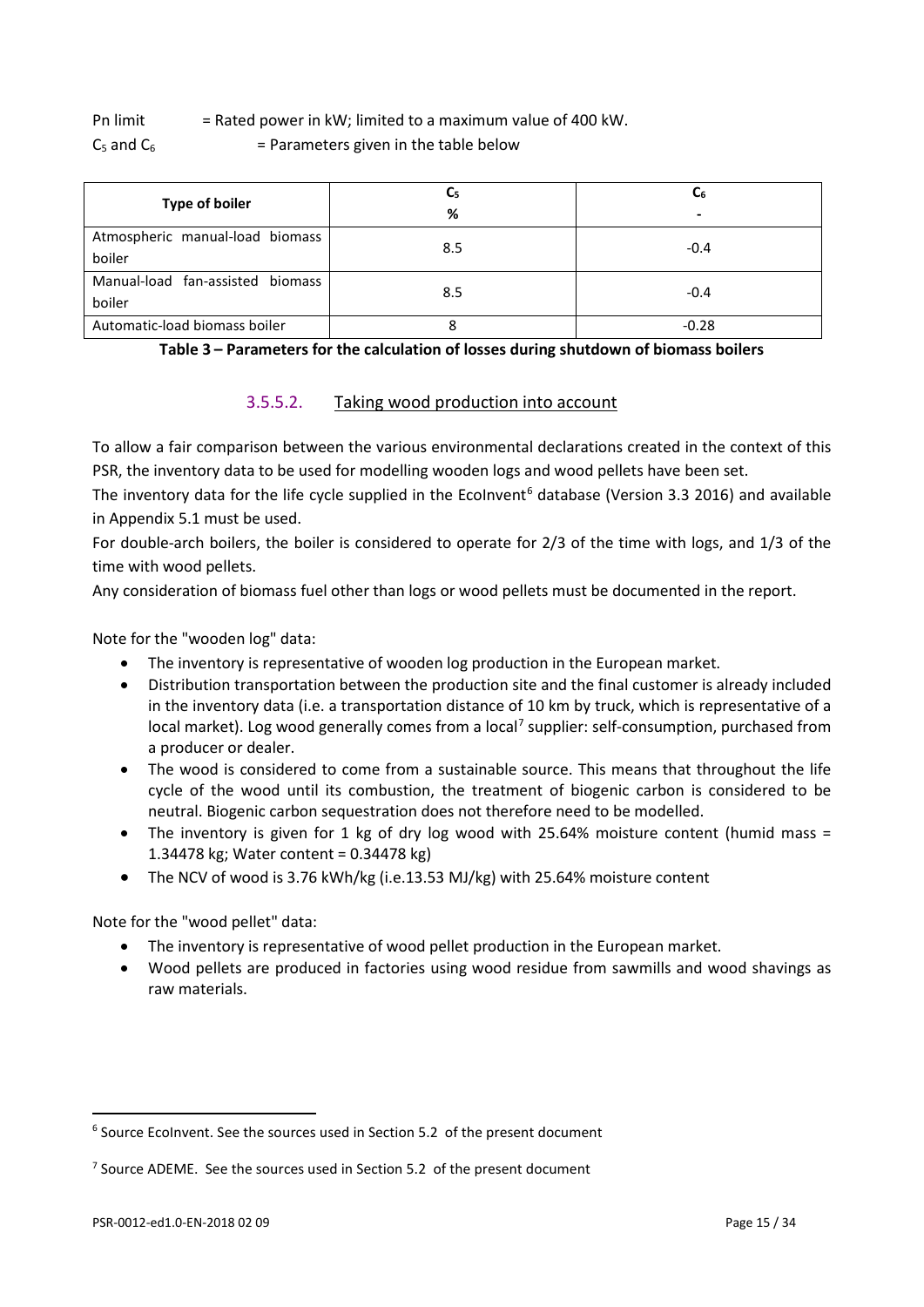- Transportation and distribution between the production site and the final customer is not included in the inventory data. This procurement must be taken into account by a 100 km truck journey (ELCD module – Articulated lorry transport; Euro 0, 1, 2, 3, 4 mix; 40 t total weight, 27 t max payload; RER)<sup>[8](#page-15-0)</sup>.
- The wood is considered to come from a sustainable source. This means that throughout the life cycle of the wood until its combustion, the treatment of biogenic carbon is considered to be neutral. Biogenic carbon sequestration does not therefore need to be modelled.
- The inventory is given for 1 kg of wood pellets with 9.10% moisture content (humid mass = 1.1 kg; Water content =  $0.1$  kg).
- The NCV of wood is 4.9 kWh/kg (i.e.17.64 MJ/kg) with 9.10% moisture content

#### 3.5.5.3. Consideration of atmospheric emissions

The use of biomass boilers involves the discharge of emissions into the air during the combustion of wood. According to the geographical representation to be covered by the declaration, the airborne emissions to be modelled and their mode of calculation must comply with current national regulatory requirements. The airborne emissions to be modelled are at least:

- Carbon monoxide (CO) emissions (ILCD flow: Elementary flow / Emissions / Emissions to air / Emissions to air, unspecified / carbon monoxide)
- Nitrogen oxides (NOx) (ILDC flow: Elementary flow / Emissions / Emissions to air / Emissions to air, unspecified / nitrogen oxides)
- Volatile Organic Compounds (VOC) (ILCD flow: Elementary flow / Emissions / Emissions to air / Emissions to air, unspecified / volatile organic compound)
- And fine particles (PM/PME) (ILCD flow: Elementary flow / Emissions / Emissions to air / Emissions to air, unspecified / particles)

The use of European Standard EN 303-5 is recommended.

#### Note:

 $\overline{a}$ 

The wood is considered to come from a sustainable source. This means that throughout the life cycle of the wood until its combustion, the treatment of biogenic carbon is considered to be neutral. Biogenic carbon emissions do not therefore need to be modelled.

#### 3.5.5.4. Taking ash waste into account

The use of biomass boilers leads to the production of ash.

The quantity of ash generated is calculated as follows:

Mass of ashes  $(kg)$  = Fuel mass  $*$  Ash coefficient

<span id="page-15-0"></span><sup>8</sup> Source ADEME. See the sources used in Section 5.2 of the present document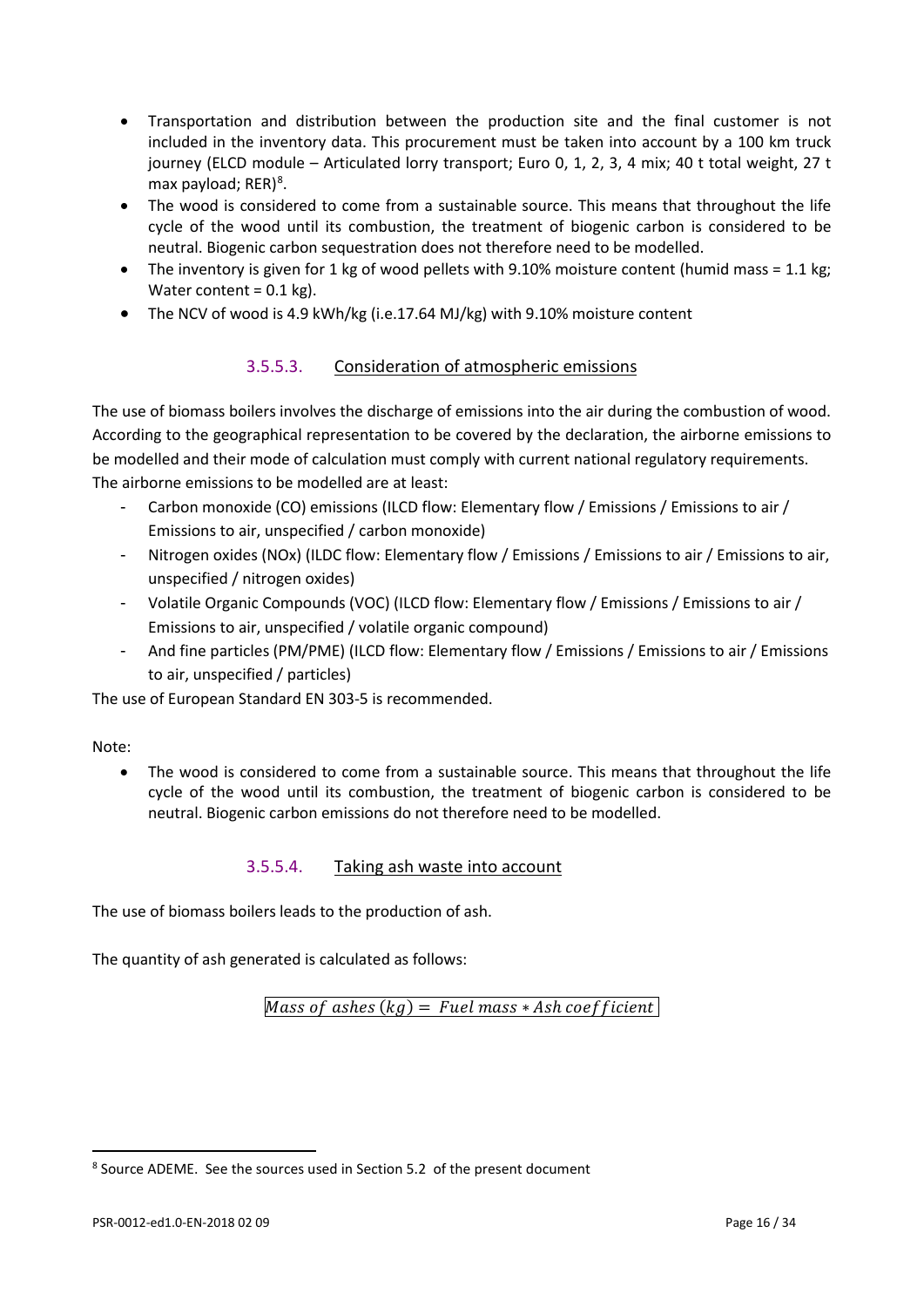|                                                                                 | <b>Type of fuel</b> | Ash coeff. |
|---------------------------------------------------------------------------------|---------------------|------------|
| Individual boiler                                                               | Wood pellets        | 0.5%       |
|                                                                                 | Wood logs           | 1%         |
| Collective boiler of rated power up to<br>70 kW, with an identical design to an | Wood pellets        | 0.5%       |
| individual boiler                                                               | Wood logs           | 1%         |

#### **Tableau 4 – Default scenario to estimate ash quantities**

For collective boilers with a design that is not identical to that of an individual boiler, the quantity of ash generated must be justified in the supporting report.

The ashes resulting from combustion in the heating product are treated as domestic waste and used for soil improvement in private gardens, an assumption reflecting the current practices of private individuals who use wood for heating.

The end-of-life processing of ashes is modelled as follows:

|                   | Type of fuel             | Percentage of waste<br>flow sent to landfill | Percentage of waste flow |
|-------------------|--------------------------|----------------------------------------------|--------------------------|
|                   |                          |                                              | used in soil improvement |
| Individual boiler | Wood pellets             | 80%                                          | 20%                      |
|                   | Wood logs                | 20%                                          | 80%                      |
| Collective boiler | pellets,<br>Wood<br>wood | 100%                                         | 0%                       |
|                   | logs                     |                                              |                          |

**Table 5 – Default scenario for end-of-life treatment of ashes**

For the spreading of ashes in private gardens, the leaching behaviour of the metals contained in the ashes was taken into account as follows<sup>[9](#page-16-0)</sup>:

|             | Heavy metal content per kg of ash spread (mg/kg) |                    |                         |                    |
|-------------|--------------------------------------------------|--------------------|-------------------------|--------------------|
|             | Ashes from log wood                              |                    | Ashes from wood pellets |                    |
|             | Discharge in soil                                | Discharge in water | Discharge in soil       | Discharge in water |
| Cadmium     | 0.09                                             | 0.002              | 0.77                    | 0.002              |
| Chromium    | 14.40                                            | 1.40               | 14.40                   | 1.40               |
| Cobalt      | 2.23                                             |                    | 12.30                   |                    |
| Copper      | 140.87                                           | 0.13               | 140.87                  | 0.13               |
| <b>Iron</b> | 4455.00                                          |                    | 5030.00                 |                    |
| Manganese   | 1213.00                                          |                    | 4236.00                 |                    |
| Mercury     |                                                  | 0.005              |                         | 0.005              |
| Nickel      | 18.99                                            | 0.006              | 8.67                    | 0.006              |
| Lead        | 1.79                                             | 0.01               | 200.54                  | 0.47               |
| Zinc        | 91.80                                            | 0.02               | 223.00                  | 0.14               |

**Table 6 – Secondary data to take the spreading of ashes into account**

<span id="page-16-0"></span><sup>&</sup>lt;sup>9</sup> Source ADEME. See the sources used in Section 5.2 of the present document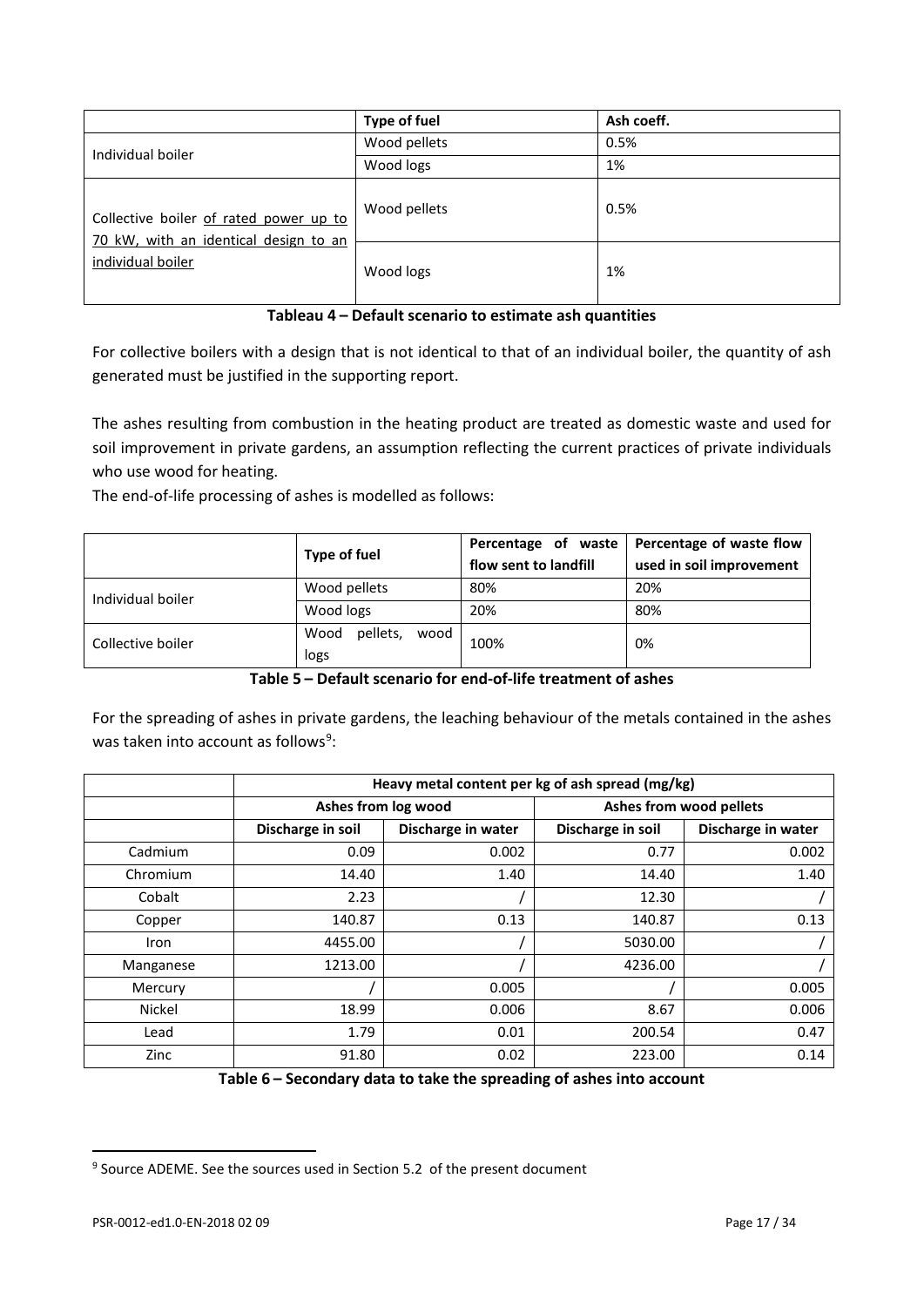#### 3.5.5.5. Consideration of liquid waste

Because condensation biomass boilers are not a very widespread technology, the present rules do not specify any default scenario for the modelling of condensation discharge. For a condensation biomass boiler, the assumptions taken into account must be explained in detail and justified in the supporting report.

#### 3.5.5.6. Taking water consumption into account

The default scenario defined in Section 3.5.4.2 for gas or fuel oil boilers applies.

#### **3.5.6.** Maintenance stage

The frequency of maintenance operations for boilers is defined by the French order dated 15 September 2009 arising from directive 20[10](#page-17-0)/31/EC (EPBD directive)<sup>10</sup>.. An average return trip distance of 100 km covered by an operator is taken into account.

If parts are to be replaced during the service life of the product, in compliance with the manufacturer's specifications, the impact of their manufacture, distribution and installation will have to be taken into account during the maintenance stage. The replacement of parts due to malfunction will not be taken into account.

| Equipment                                  | <b>Maintenance</b> | Replacement (part and frequency over the RLT)                                                                                                                                                                                                                                  |
|--------------------------------------------|--------------------|--------------------------------------------------------------------------------------------------------------------------------------------------------------------------------------------------------------------------------------------------------------------------------|
| Gas boiler up to 400 kW (any<br>type)      | Once a year        | Expansion tank (once)<br>Electrodes (once)<br>٠<br>Anodes (3 times)<br>$\overline{\phantom{a}}$<br>Plate exchanger (3 times)<br>Temperature probe (once)<br>Air filter (twice)<br>$\overline{\phantom{a}}$                                                                     |
| Fuel oil boiler up to 400 kW<br>(any type) | Once a year        | Nozzle, seal (10 times)<br>$\overline{\phantom{a}}$<br>Expansion tank (once)<br>Electrodes (once)<br>$\overline{\phantom{a}}$<br>Anodes (3 times)<br>Plate exchanger (3 times)<br>Optical cell (once)<br>Temperature probe (once)<br>Air filter (twice)<br>Fuel filter (twice) |

In the absence of accessible data, boilers require maintenance involving the following elements:

<span id="page-17-0"></span><sup>&</sup>lt;sup>10</sup> See the sources used in Section 5.2 of the present document.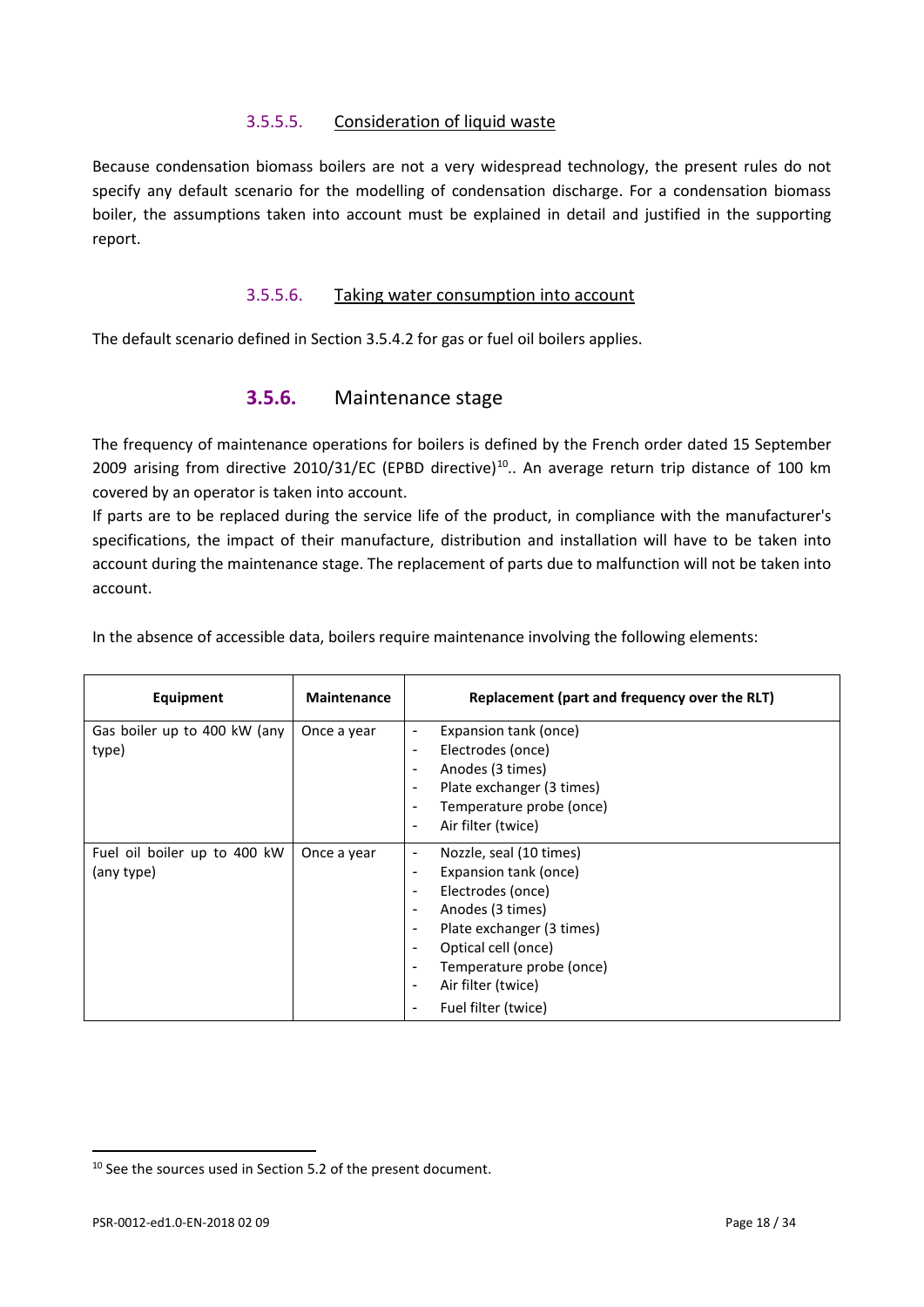| Equipment                                             | <b>Maintenance</b> | Replacement (part and frequency over the RLT)                                                                                                                                                                                              |
|-------------------------------------------------------|--------------------|--------------------------------------------------------------------------------------------------------------------------------------------------------------------------------------------------------------------------------------------|
| Biomass wood log boiler up to<br>500 kW (any type)    | Once a year        | Ash removal door seal (once)<br>٠<br>Loading door seal (twice)<br>۰<br>Firestone other than central insert and door (once)<br>٠<br>Central insert firestone (five times)<br>$\overline{\phantom{a}}$<br>Ash removal door firestone (twice) |
| Biomass wood pellet boiler up<br>to 500 kW (any type) | Once a year        | Door firestone (twice)<br>٠<br>Right firestone (once)<br>Left firestone (once)<br>$\blacksquare$<br>Upper + lower door seal (once)<br>Burner gun (once)                                                                                    |

#### **Table 7 – Maintenance scenario**

When the system needs to be drained, the quantity of water necessary to return it to service is neglected (e.g. inspection, replacement of the expansion tank).

We consider that oil changes are carried out during a mandatory inspection, so that no additional transportation is counted.

In case an alternative scenario is used, it is necessary to document all the assumptions used in the LCA report.

The treatment of any other waste generated by the maintenance phase, essential for the BOILER to operate correctly, and not specified in the above-mentioned list, shall be taken into account and justified in the LCA report.

If a new product on the market requires maintenance or consumables not taken into account in this document, these items will be included in the analysis.

#### 3.5.6.1. Waste generated during the maintenance stage

The manufacture of spare parts and new fluids as well as the end-of-life of the waste generated during the maintenance stage (end-of-life of fluids and spare parts) are taken into account in the use stage.

The material components, as specified in Table 7 of Section 3.5.6 "Maintenance stage" of the present document on the "type of intervention", must be considered as "waste generated during the maintenance stage" and their end-of-life must be considered here.

The end-of-life of these elements is then handled the same way as described in Section 3.5.7 "End-of-life stage" of the present document.

By sector-based agreement, the transport stage for this waste shall be taken into account, assuming that it is trucked over a distance of 100 km.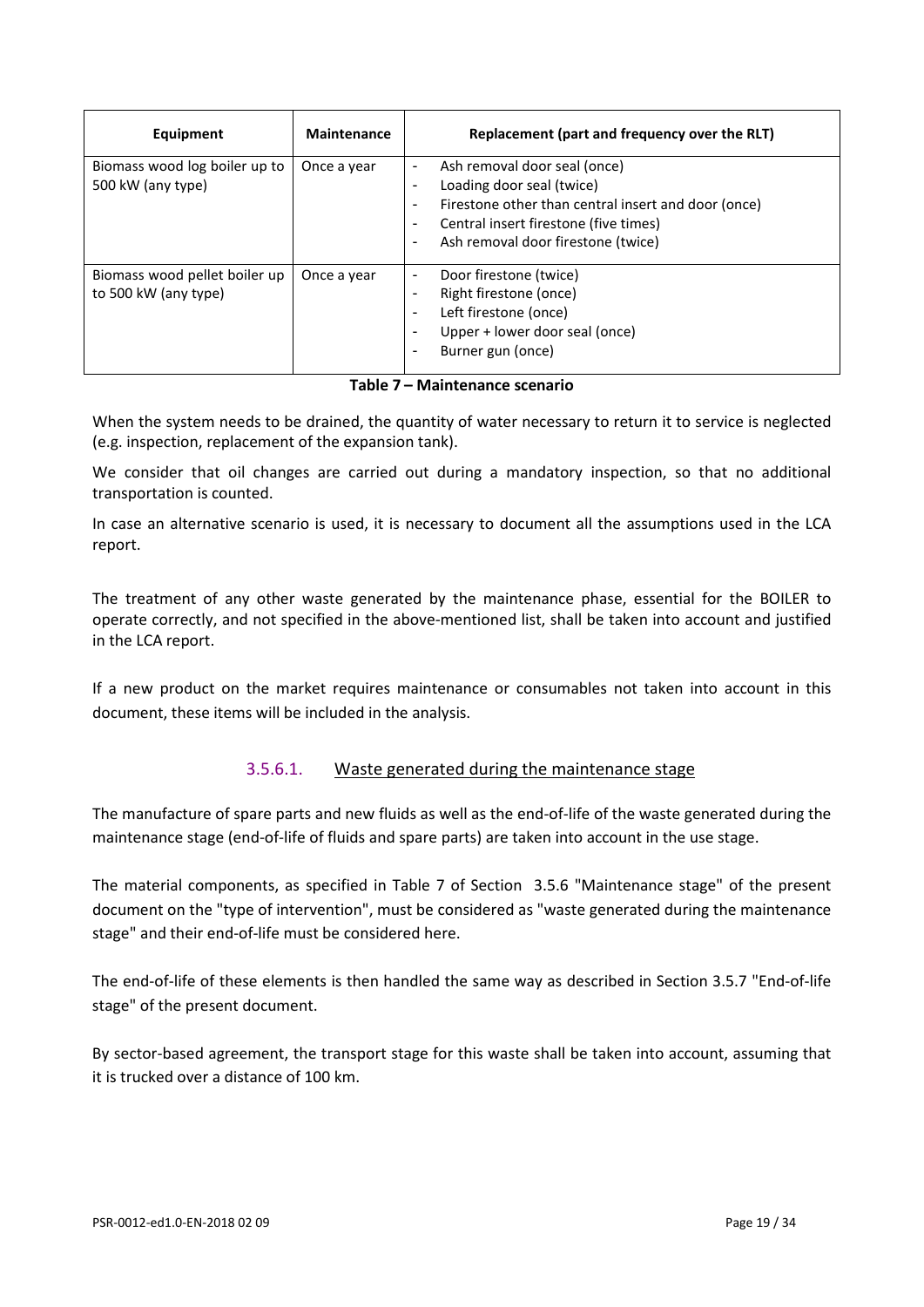### **3.5.7.** End-of-life stage

Within the European Union, waste from boilers is classed as WEEE (Waste from Electrical and Electronic Equipment).

The LCA report will explain the organisation of known disposal and/or recovery systems, the associated environmental impacts and how the manufacturer meets these requirements, if applicable. These items will determine the applicable end-of-life treatment (case 1, 2 or 3 explained below).

If the end-of-life treatment of equipment not included in the WEEE has not been justified, it will be treated as for case 4 below.

With regard to recovery processes, the analysis will focus on all the stages of the system, up to intermediate storage prior to reuse in accordance with the stock method.

| On the mass of the<br>bare drained product                                    | $1st$ case: recovery of<br>at least 80% (of<br>which 75% is<br>recycling / reuse) $^{11}$ | Case 2: recovery of<br>less than 80% (75%<br>of which is to be<br>recycled / reused) $^{11}$ | Case 3: No evidence<br>of recovery <sup>11</sup> | Case 4: equipment<br>not covered by the<br>WFFF <sup>11</sup> |
|-------------------------------------------------------------------------------|-------------------------------------------------------------------------------------------|----------------------------------------------------------------------------------------------|--------------------------------------------------|---------------------------------------------------------------|
| Percentage of product<br>recycled at end of life                              | 75 %                                                                                      | 40 %                                                                                         | 20 %                                             | 60%                                                           |
| Percentage of product<br>recovered for energy<br>production at end of<br>life | 5 %                                                                                       | $0\%$                                                                                        | 20 %                                             | 20%                                                           |
| Percentage of product<br>incinerated without<br>recovery at end of life       | 10%                                                                                       | 30 %                                                                                         | 30 %                                             | 10%                                                           |
| Percentage of product<br>buried at end of life                                | 10%                                                                                       | 30 %                                                                                         | 30 %                                             | 10%                                                           |

For lack of specific justified information, the values specified below will be used:

By sector-based agreement, the transportation to collect the end-of-life product and convey it from the location of use to its final treatment site is calculated according to an assumption that it is carried by truck over a distance of 100 km.

#### 3.5.7.1. Special case of end-of-life filters

100% of these filters are incinerated without waste-to-energy recovery. 100% of filters containing classified particulates or pollutants are buried without waste-to-energy recovery.

**Table 8 – Default treatment of waste produced during the end-of-life stage**

<span id="page-19-0"></span><sup>&</sup>lt;sup>11</sup> Extract from the ADEME "Recycling report 1999-2008", 2010.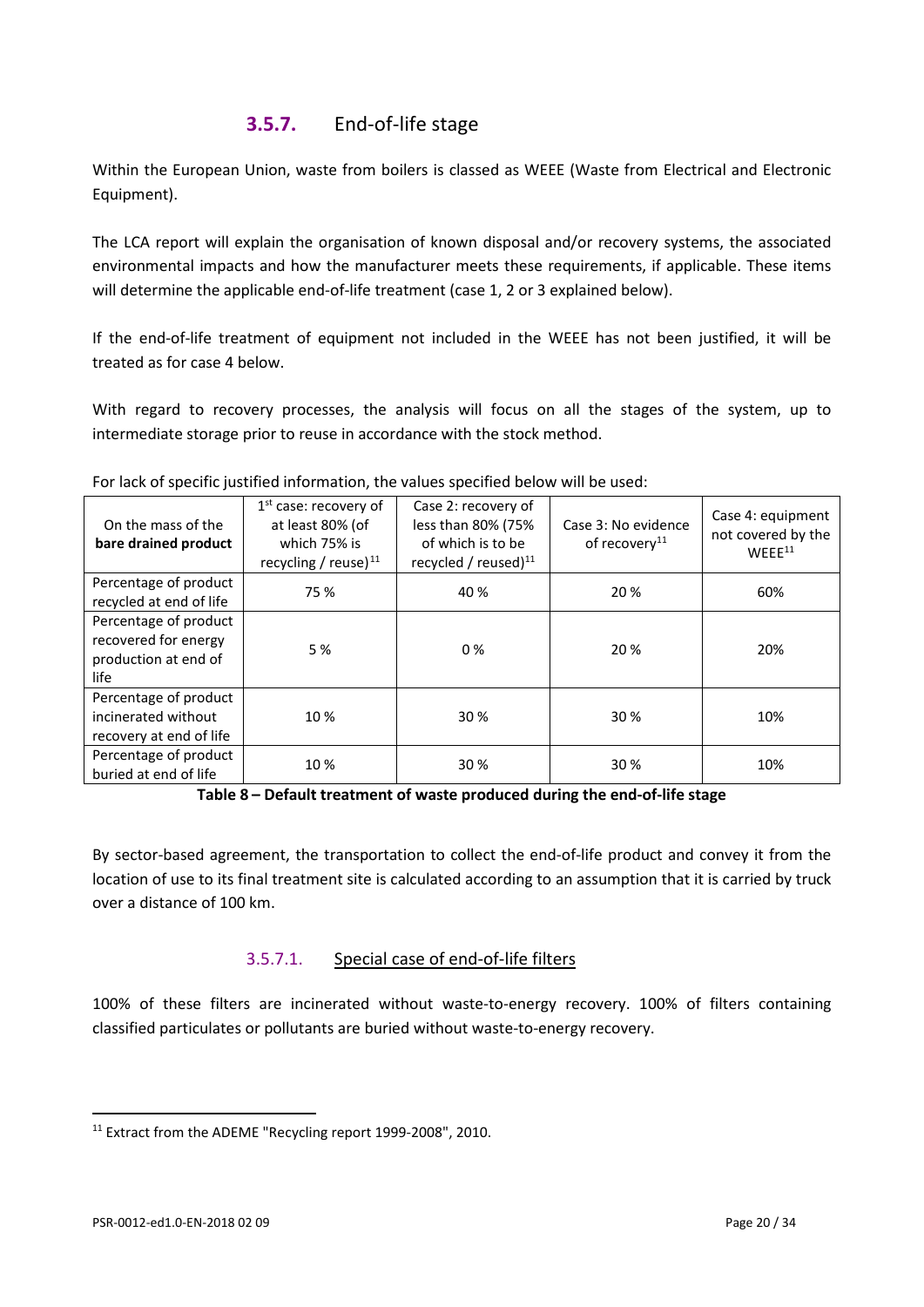# <span id="page-20-0"></span>**3.6.** Rules for extrapolation to a homogeneous environmental family

These rules are additional to section 2.6 "Rules for extrapolation to a homogeneous environmental family" of the PCR (PEP-PCR-ed3-EN-2015 04 02).

A homogeneous environmental family means devices from the same range satisfying the following characteristics:

- Identical function
- Same product standard
- Similar manufacturing technology: identical type of materials and identical manufacturing processes

To develop a valid PEP for a range of BOILERS, environmental impact weighting factors are applied to all the reference products in the same product range, as specified in section 3.1.2 "Reference product and reference flow description" of these specific rules.

The extrapolation rule or the tables indicating the extrapolation coefficients applicable to the various stages of the life cycle and to each product in the range covered must be stated in the PEP.

When the product range contains none of the reference products defined in section 3.1.2 "Reference product and reference flow description" of these specific rules, the calculation is performed on the product with the most similar characteristics.

The extrapolation rules defined below in Sections 3.6.1 to 3.6.6 were developed based on an analysis of gas boiler ranges. They may be adapted to cover other types of boiler described in the present document. They must be documented and justified in the LCA report.

### **3.6.1.** Extrapolation rule applied during the manufacturing stage

The environmental impacts produced during the manufacturing stage are directly correlated to the total mass of the product (excluding packaging) and the electronic components.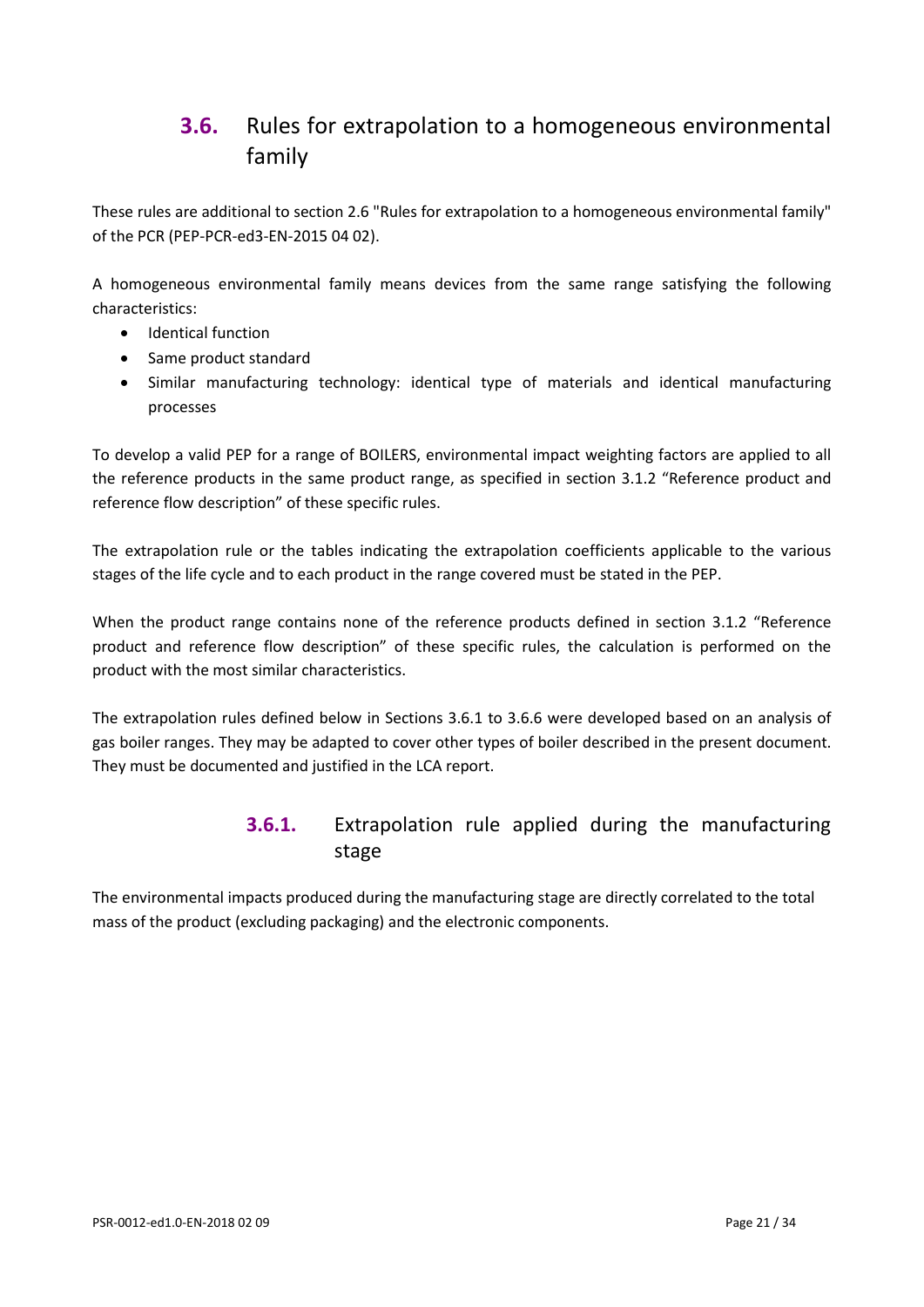For the manufacturing stage, the extrapolation coefficient to be applied to the PEP results for any other power from the same range is as follows:



Where:

Total mass = total product mass (excluding packaging, with electronics) in kg Mass of electronics = mass of electronics present in the boiler in kg (board and electronic components of the boiler control unit(s) Calorific value = rated heating capacity as defined in Section 3.10, in kW

Note: The extrapolation coefficient takes into account the power of the products in order to guarantee consistent environmental impact results between the functional unit, the reference product, and the product under consideration.

# **3.6.2.** Extrapolation rule applied during the distribution stage

The environmental impacts produced during the distribution stage are directly correlated to the total mass of the product and its packaging.

For the distribution stage, the mass extrapolation coefficient to be applied to the PEP results for any other power from the same range is as follows:

| Coefficient on<br>the FU scale | Total mass of the product considered $+$ Mass of packaging of the product considered (kg) $\setminus$                        |
|--------------------------------|------------------------------------------------------------------------------------------------------------------------------|
|                                | Total mass of reference product $+$ Mass of packaging of reference product (kg)                                              |
|                                |                                                                                                                              |
|                                | $\left(\frac{\text{Calorific value of the reference product (kW)}{\text{Calorific value of product considered (kW)}}\right)$ |
| <b>Coefficient on</b>          |                                                                                                                              |
| the scale of the               |                                                                                                                              |
| declared                       | /Total mass of the product considered $+$ Mass of packaging of the product considered (kg)\                                  |
| product                        | Total mass of reference product $+$ Mass of packaging of reference product (kg)                                              |
| (additional                    |                                                                                                                              |
| information)                   |                                                                                                                              |

Where:

Total mass = product mass (excluding packaging) in kg Packaging mass = total mass of instruction manuals, plastic films, polystyrene, pallet, etc. in kg Calorific value = rated heating capacity as defined in Section 3.10, in kW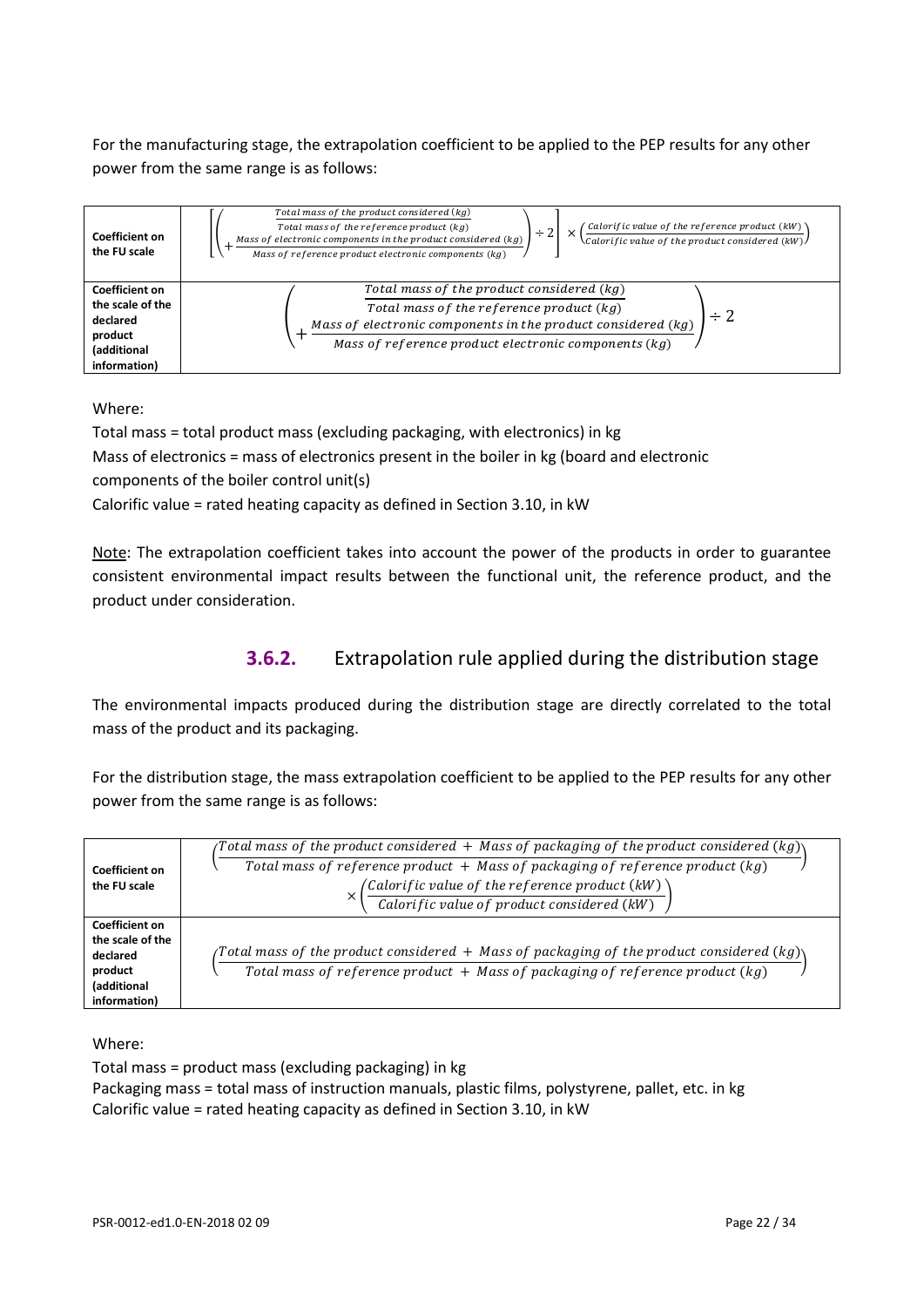## **3.6.3.** Extrapolation rule applied during the installation stage

In the context of these boiler-specific rules, the installation stage includes only the end-of-life treatment of the packaging. The environmental impacts produced during the installation stage are directly correlated to the total mass of the product and its packaging.

For the installation stage, the mass extrapolation coefficient to be applied to the PEP results for any other power from the same range is as follows:

| Coefficient on the FU                            | <i>(Packaging mass of the product considered <math>(kg)</math>)</i>              |  |
|--------------------------------------------------|----------------------------------------------------------------------------------|--|
|                                                  | $\Omega$ Packaging mass of the reference product (kg)                            |  |
| scale                                            | <sub>(</sub> Calorific value of the reference product (kW) $\cdot$               |  |
|                                                  | <i><u><b>Calorific value of the product considered <math>(kW)</math></b></u></i> |  |
| Coefficient on the scale of                      | <i>(Packaging mass of the product considered <math>(kg)</math>)</i>              |  |
| the declared product<br>(additional information) | $\Omega$ Packaging mass of the reference product (kg)                            |  |

Where:

Packaging mass = total mass of instruction manuals, plastic films, polystyrene, pallet, etc. in kg Calorific value = rated heating capacity as defined in Section 3.10, in kW

## **3.6.4.** Extrapolation rule applied during the use stage (excluding maintenance)

The environmental impacts produced during the use stage, excluding maintenance, are directly correlated to the energy consumption.

For the use stage (excluding maintenance), the energy extrapolation coefficient to be applied to the PEP results for any other power from the same range is as follows:

| Coefficient on<br>the FU scale                                                           | (Ctot of the product considered $(kWh)\backslash$<br>Ctot of the reference product $(kWh)$<br>$\left(\frac{Calorific \ value \ of \ the \ reference \ product \ (kW))}{Calorific \ value \ of \ the \ product \ considered \ (kW)}\right)$ |  |  |
|------------------------------------------------------------------------------------------|--------------------------------------------------------------------------------------------------------------------------------------------------------------------------------------------------------------------------------------------|--|--|
| Coefficient on<br>the scale of the<br>declared<br>product<br>(additional<br>information) | <sub>(</sub> Ctot of the product considered (kWh) $\backslash$<br>$\backslash$ Ctot of the reference product (kWh) $\backslash$                                                                                                            |  |  |

#### Where:

Ctot (kWh) = Energy consumption of the boiler, in kWh in the use stage for its entire lifetime (see calculation method for Ctot (kWh), Section 3.4.5.1 of the Gas and Fuel Oil Boilers PSR). Calorific value = rated heating capacity as defined in Section 3.10, in kW

These extrapolation coefficients apply equally to emissions and discharge produced during the use stage (atmospheric emissions, liquid discharge, water consumption, and ash discharge).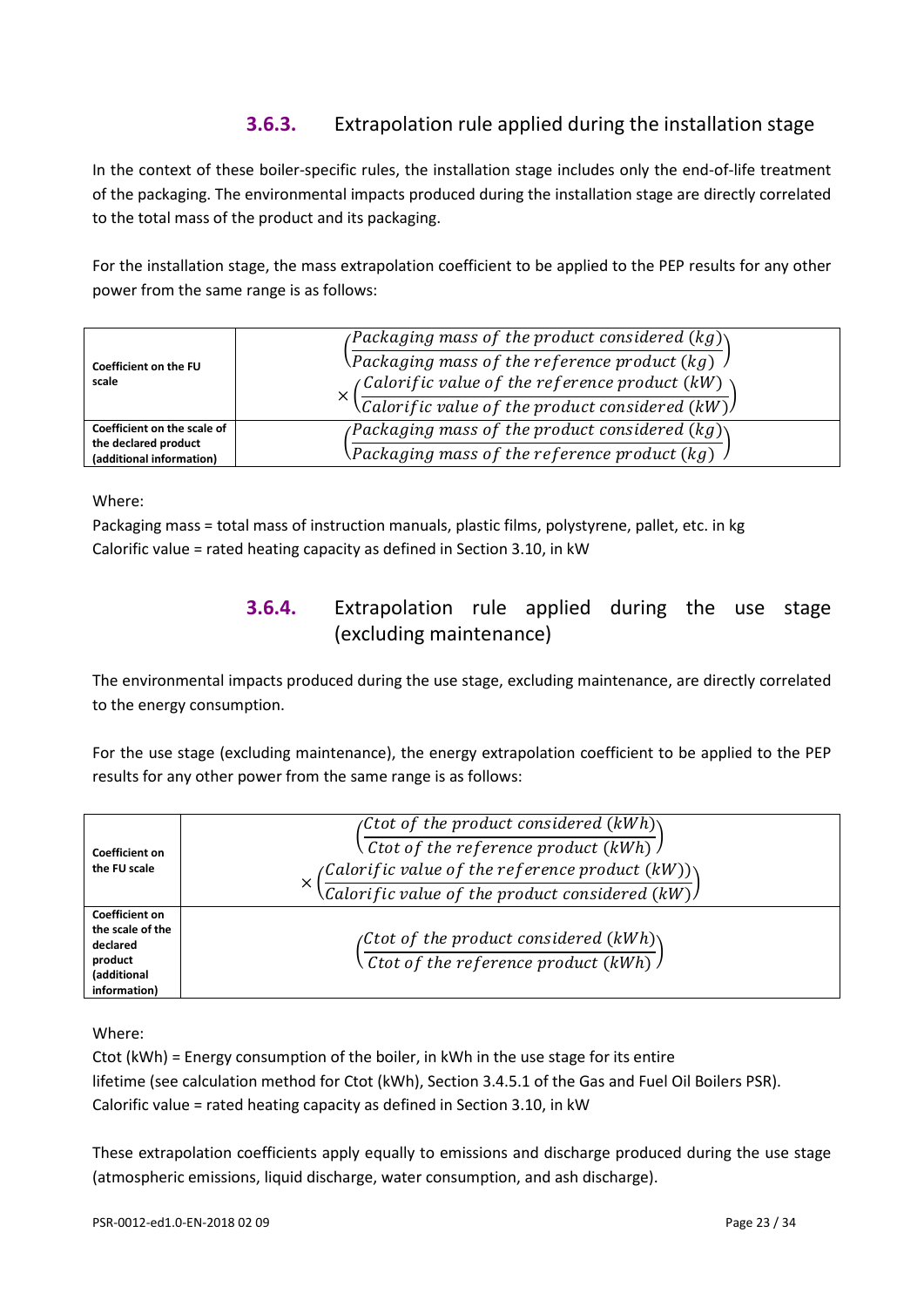### **3.6.5.** Extrapolation rule applied during the maintenance stage

The environmental impacts produced during the maintenance stage are due to the annual travel of one operator and the replacement of the maintenance parts. These parts are considered as identical within the homogeneous family.

For the maintenance stage, the environmental impacts of the reference product are considered as identical to any other power from the same range.

### **3.6.6.** Extrapolation rule applied during the end-of-life stage

The environmental impacts produced during the end-of-life stage are directly correlated to the total mass of the product (excluding packaging).

For the end-of-life stage, the mass extrapolation coefficient to be applied to the PEP results for any other power from the same range is as follows:

|                                                                                                 | Mass of the product considered, excluding packaging $(kg)$                                                                                   |
|-------------------------------------------------------------------------------------------------|----------------------------------------------------------------------------------------------------------------------------------------------|
| <b>Coefficient on</b><br>the FU scale                                                           | \Mass of the reference product of the range, excluding packaging (kg) $\,$ $\,$                                                              |
|                                                                                                 | $\left(\frac{Calorific \ value \ of \ the \ reference \ product \ (kW)}{Calorific \ value \ of \ the \ product \ considered \ (kW)}\right)$  |
| <b>Coefficient on</b><br>the scale of the<br>declared<br>product<br>(additional<br>information) | Mass of the product considered, excluding packaging $(kg)$<br>Mass of the reference product of the range, excluding packaging (kg) $\,$ $\,$ |

Where:

<span id="page-23-0"></span>Total mass = product mass (excluding packaging) in kg Calorific value = rated heating capacity as defined in Section 3.10, in kW

# **3.7.** Rules applying to joint environmental declarations

These rules are complementary to PCR section 2.7 "Rules applying to joint environmental declarations" (PEP-PCR-ed3-EN-2015 04 02).

For a joint environmental declaration, the analysis must cover a "typical product" compliant with the rules defined in Section 3.1.2 "Reference product and reference flow description" of these specific rules.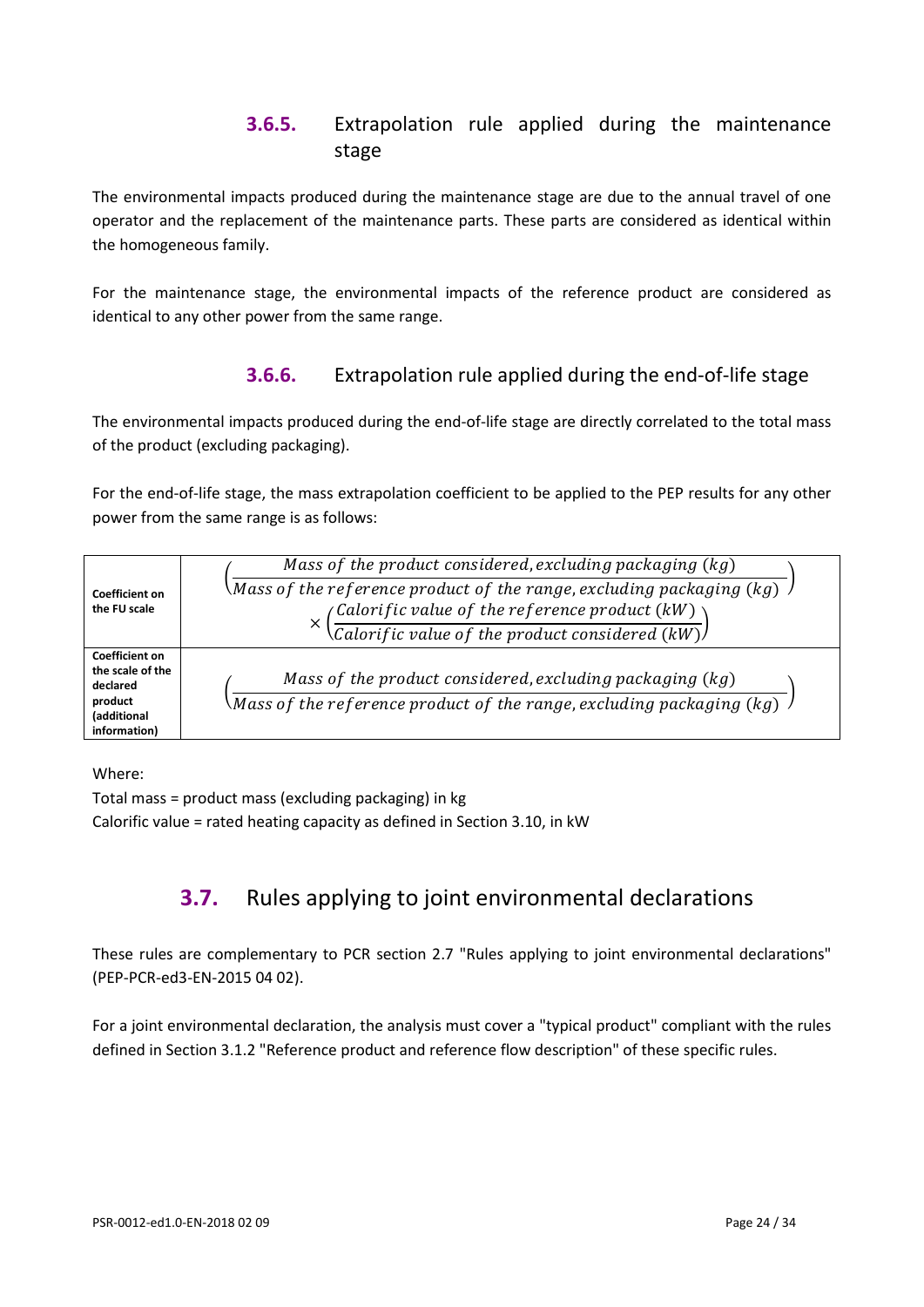# <span id="page-24-0"></span>**3.8.** Requirements concerning the collection of primary and secondary data

These rules are additional to the sections 2.9 "Requirements for the collection of primary data" and 2.10 "Requirements for secondary data" of the PCR (PEP-PCR-ed3-EN- 2015 04 02).

As far as possible, the primary data (i.e. all the data associated with the manufacturing stage of the reference product and specific to an organisation) is to be preferred and shall be justified in the LCA report, specifying:

1) primary data in case of a single supplier,

2) in case of procurement from several suppliers, the primary data to be taken into account is the data provided by major suppliers representing at least 50% of the procurement by volume (with respect to the total quantity bought). For example, for ten suppliers each providing 10 % of the procurement volume, at least five suppliers shall be considered in order to obtain an overall view of the primary information provided. Any other distribution rule should be mentioned in the LCA report and in the PEP.

If primary data are shared with products other than those referred to in these specific rules, the calculation of impacts will be done in proportion to the mass of the products manufactured.

<span id="page-24-1"></span>This information is not always available to manufacturers of BOILERS: for lack of primary data, secondary data, i.e. data obtained from the life cycle assessment software database shall be used. PCR explains how to select the LCI modules. If the transportation information is not available, the data defined in the section "Transport scenarios" of the current PCR will be used.

# **3.9.** Data quality evaluation

<span id="page-24-2"></span>The specific rules specified in section 2.11 "Data quality evaluation" in the current PCR (PEP-PCR-ed3-EN-2015 04 02) apply.

# **3.10.** Calculation of environmental impact

To ensure consistency of the results of environmental impacts between the functional unit and the reference product, the PEP shall show the environmental impacts of the manufacturing, distribution, installation, use (including maintenance) and end-of-life stages as follows:

#### **Environmental impacts from the PEP (for 1 kW) = Environmental impacts of the reference product / Calorific value of the reference product**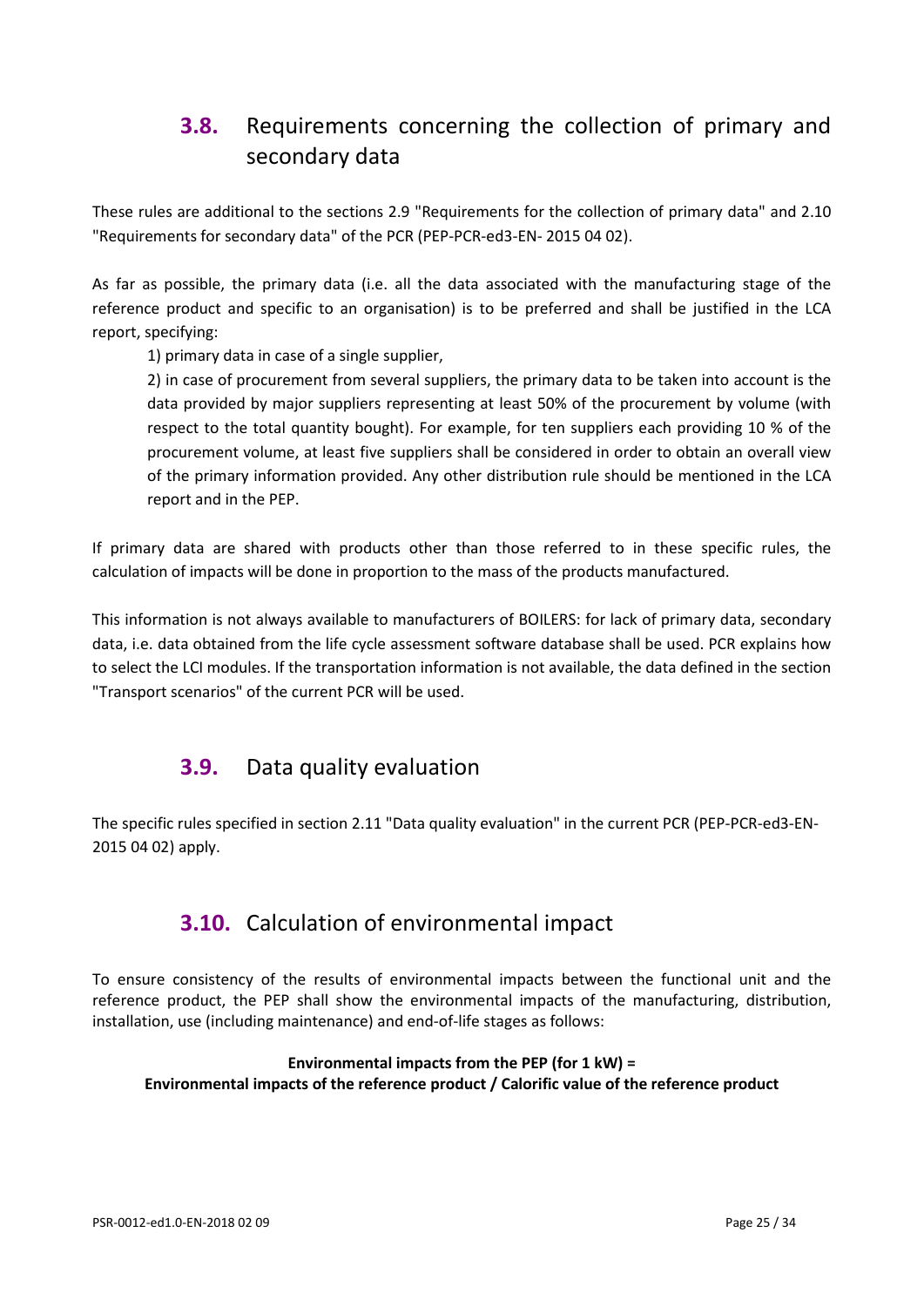Where:

• For gas or fuel oil boilers:

Calorific value = rated heating capacity according to EN 15502-1/A1 for gas boilers or rated power output according to EN 303-1/A1 for fuel oil boilers expressed in kW

• For manual-feed biomass boilers able to operate at 50% of the rated heating capacity in continuous mode, and for automatic-feed solid fuel boilers:

Calorific value=  $0.85 * P_n + 0.15 * P_n$ 

 $P_n$  = Rated heating capacity, expressed in kW

P<sub>p</sub> = Heating power at partial load as defined by European Ecodesign regulation No. 2015/1189, expressed in kW

• For manual-feed biomass boilers unable to operate at 50% or less of the rated heating capacity in continuous mode:

Calorific value=  $P_n$ 

 $P_n$  = Rated heating capacity, expressed in kW

# <span id="page-25-1"></span><span id="page-25-0"></span>**4. Drafting of the Product Environmental Profile**

# **4.1.** General information

The specific rules specified in section 4.1 "General information" of the current PCR (PEP-PCR-ed3-EN- 2015 04 02) apply.

The PEP must specify:

- The product sub-category and characteristics to be declared according to Section 2.1.
- The use profile considered in the use stage according to Section 3.5.4
- The Etas value or, for boilers with power ratings above 70 kW, the values of Eta1 and Eta4 according Section 3.5.4.1
- The draw-off cycle used for boilers combining heating with domestic hot water production according to Section 3.5.4.1
- <span id="page-25-2"></span>• Any other end-of-life treatment scenario for the product used, according to section 3.5.6

# **4.2.** Constituent materials

The rules specified in section 4.2 "Constituent materials" of the current PCR (PEP-PCR-ed3-EN- 2015 04 02) apply.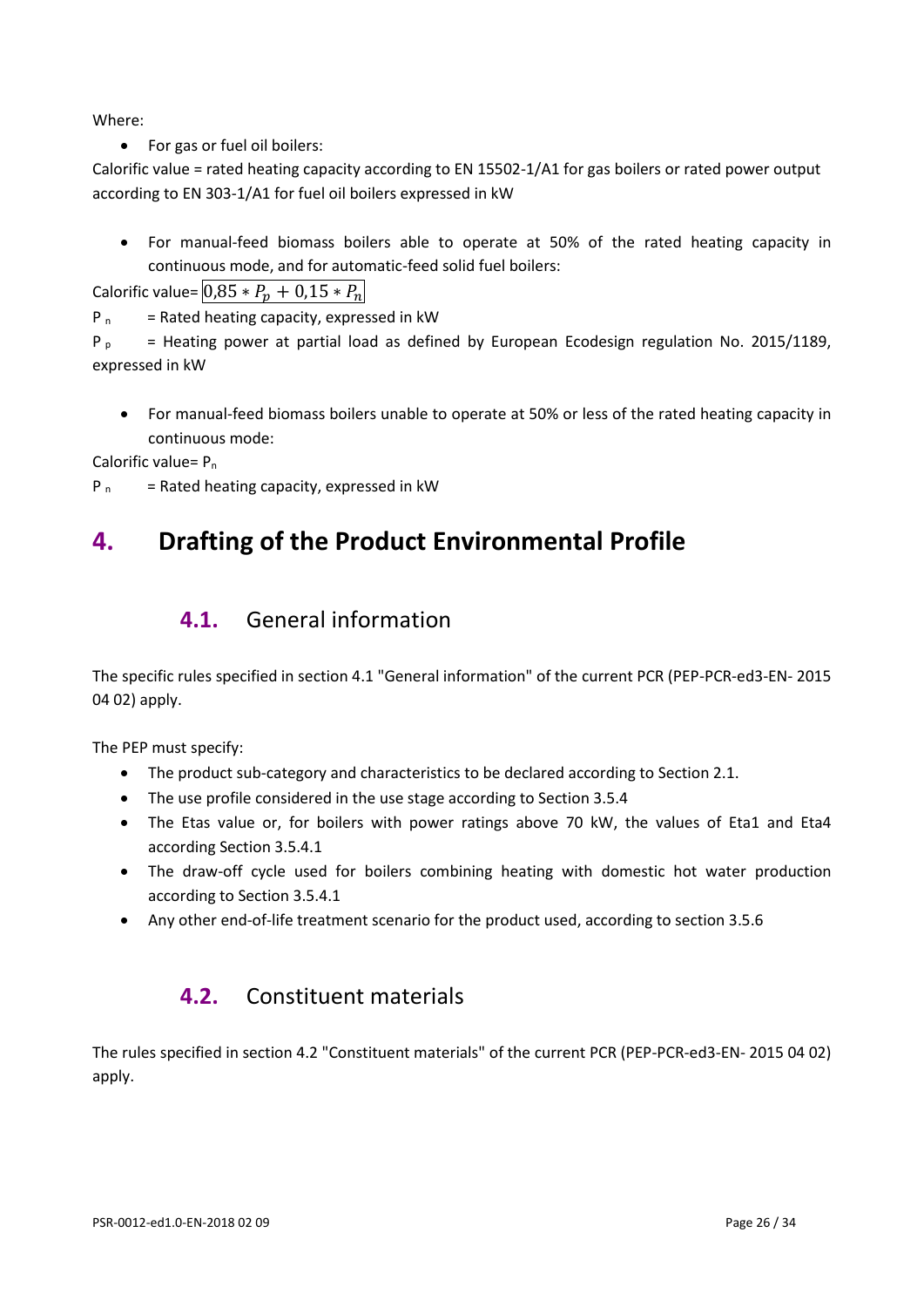# **4.3.** Additional environmental information

<span id="page-26-0"></span>These specific rules are additional to section 4.3 "Additional environmental information" of the PCR (PEP-PCR-ed3-EN- 2015 04 02).

In the context of performing Life Cycle Analyses on the scale of a building, the environmental impacts of the equipment must be considered on the scale of the product and the impacts related to energy consumption in the use stage must be treated separately.

To facilitate the use of the PEP in conducting a building LCA, the PEP may include:

• The table of the environmental impacts of the reference product expressed on the product (or declared product) scale in addition to the table on the functional unit scale. The values must then be indicated in numerical values, expressed in the appropriate units to three significant figures (and, optionally, as a percentage) for each stage of the life cycle, and the total for each indicator of the complete life cycle analysis.

The following details must be indicated in the PEP, to ensure clarity and transparency for the user:

- o For environmental impacts expressed per functional unit, the following wording is included: "per kW corresponding to the functional unit"
- o For environmental impacts expressed per declared product, the following wording is included: "per device corresponding to the reference product"
- The results of the environmental impacts in the use stage according to a breakdown of Module B (B1 to B7) in compliance with standards EN 15978 and EN 15804.

| aconassnort®<br>PEP |                         | Manufacturing<br>stage<br>(Section 3.5.1) |                | <b>Distribution</b><br>stage<br>(Section<br>3.5.2) | Installation<br>stage<br>(Section<br>3.5.3) |           | (Sections 3.5.4, 3.5.5 and 3.5.6) |           | Use stage   |                |                                             |                                            |                           |                | End-of-life stage<br>(Section 3.5.7) |                 | <b>Benefits</b>                       |
|---------------------|-------------------------|-------------------------------------------|----------------|----------------------------------------------------|---------------------------------------------|-----------|-----------------------------------|-----------|-------------|----------------|---------------------------------------------|--------------------------------------------|---------------------------|----------------|--------------------------------------|-----------------|---------------------------------------|
|                     |                         | Production<br>stage                       |                | Construction stage                                 |                                             |           |                                   |           | Use stage   |                |                                             |                                            | End-of-life stage         |                |                                      | <b>Benefits</b> |                                       |
|                     | A1                      | A <sub>2</sub>                            | A <sub>3</sub> | A <sub>4</sub>                                     | A <sub>5</sub>                              | <b>B1</b> | B <sub>2</sub>                    | <b>B3</b> | <b>B4</b>   | <b>B5</b>      | <b>B6</b>                                   | <b>B7</b>                                  | C <sub>1</sub>            | C <sub>2</sub> | C <sub>3</sub>                       | C <sub>4</sub>  | D                                     |
| 15804<br>EN 15978/  | Supply of raw materials | Transport                                 | Manufacture    | Transport                                          | Installation process                        | Use       | Maintenance                       | Repair    | Replacement | Rehabilitation | of the building<br>use<br>Energy use during | of the building<br>use<br>Water use during | Demolition/Deconstruction | Transport      | Waste treatment                      | Disposal        | Benefits beyond the system boundaries |

**Lookup table showing breakdown of life cycle by stage or by module**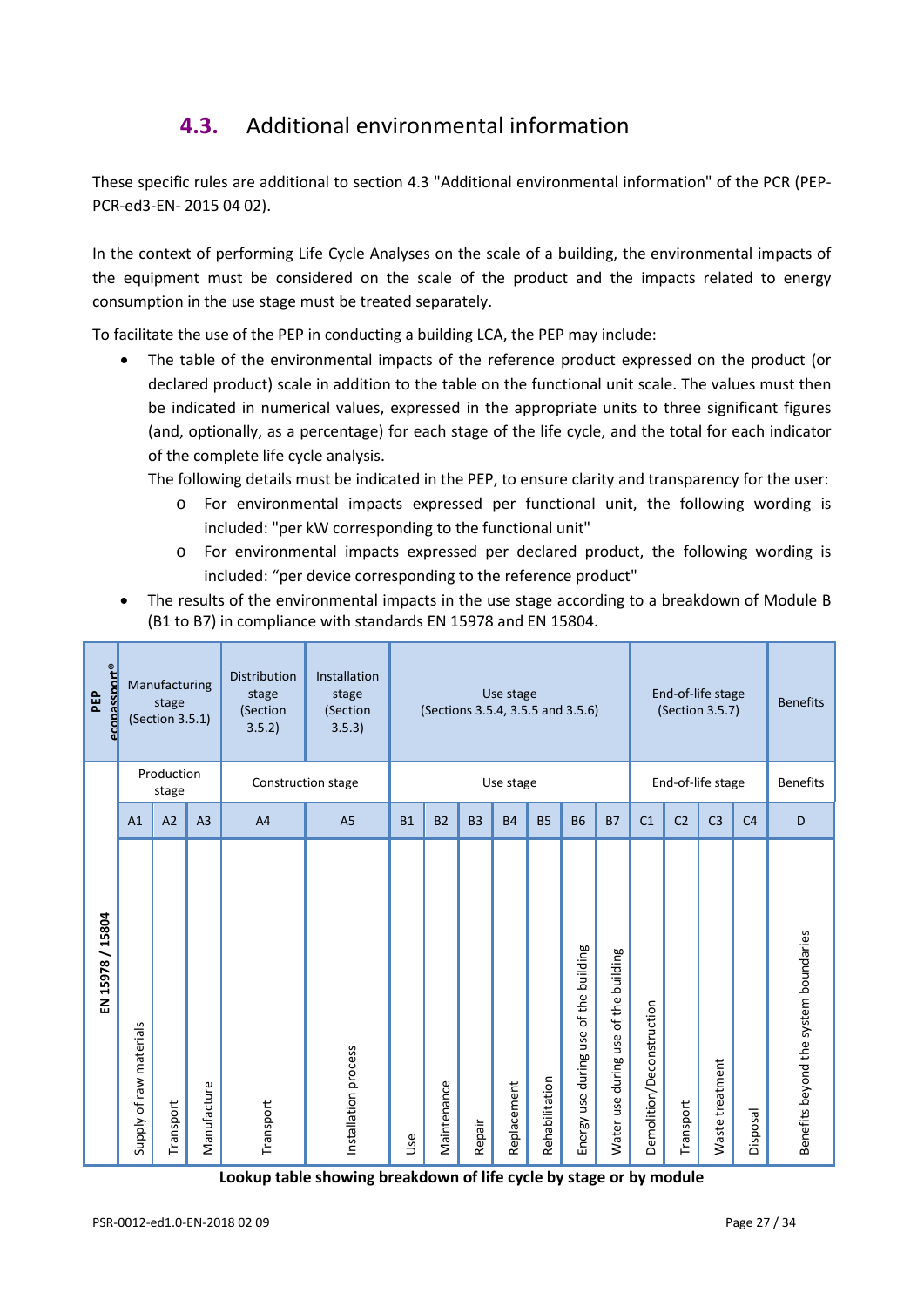<span id="page-27-0"></span>• The extrapolation rules on the scale of the declared product.

# **4.4.** Environmental impacts

The table of environmental impacts represents the environmental impact of the functional unit, i.e. the production of 1 kW of heating or 1 kW of heating and domestic hot water.

Thus, the total impact of the installed product in a real situation must be calculated by the user of the PEP according to the power of the equipment by multiplying the impact concerned by the total number of kW of heating or heating and domestic hot water required by the installation.

The following statement must be completed and included in the PEP, to ensure clarity and transparency for the user:

*The PEP was drawn up by considering the supply of 1 kW of heating or 1 kW of heating and domestic hot water production. The impact of the stages of the life cycle of an installed product is calculated by the user of the PEP by multiplying the impact concerned by the total heating capacity or the heating and domestic hot water production capacity in kW.*

When extrapolation rules are used, the following statement must be included:

*The extrapolation coefficients are given for the environmental impact of the functional unit, i.e. the production of 1 kW of heating or 1 kW of heating and domestic hot water. For each stage of the life cycle,*  the environmental impacts of the product concerned are calculated by multiplying the impacts of the *declaration corresponding to the reference product by the extrapolation coefficient. The "Total" column should be calculated by adding the environmental impacts of each stage of the life cycle.*

# <span id="page-27-2"></span><span id="page-27-1"></span>**5. Appendices**

### **5.1.** Inventory data

Inventory data to be used to model the production of 1 kg of logs are those available in the EcoInvent version 3.3 database (2016):

Name: market for cleft timber, measured as dry mass

Reference product: cleft timber, measured as dry mass [kg]

Location: Europe excluding Switzerland

Allocation, cut-off by classification

Period: 01/01/2014 – 31/12/2016

Inventory data to be used to model the production of 1 kg of dry wood pellets are those available in the EcoInvent version 3.3 database (2016): Name: wood pellet production Reference product: wood pellet, measured as dry mass [kg]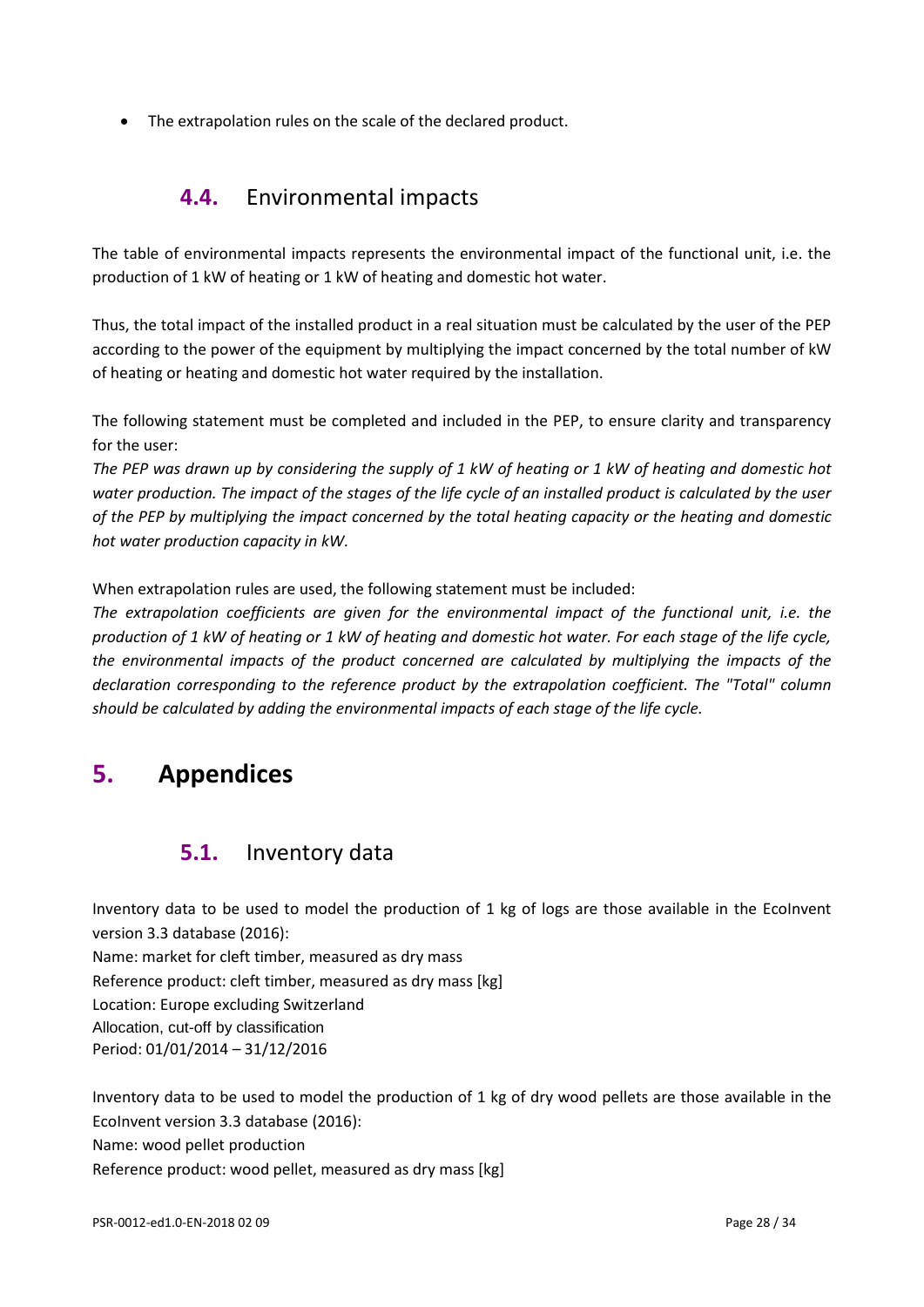Location: RER Allocation, cut-off by classification Period: 01/01/2011 – 31/12/2016

<span id="page-28-0"></span>Both sets of life cycle inventory data are available on request form the PEP Association, which can be contacted at: [contact@pep-ecopassport.org](mailto:contact@pep-ecopassport.org)

# **5.2.** Glossary

| Calorific value       | Rated heating capacity                                                                 |  |  |  |
|-----------------------|----------------------------------------------------------------------------------------|--|--|--|
| CnHm                  | Hydrocarbons                                                                           |  |  |  |
| CO                    | Carbon monoxide                                                                        |  |  |  |
| CO <sub>2</sub>       | Carbon dioxide                                                                         |  |  |  |
| $C_{\text{tot}}$      | Total energy consumption of the reference product over its reference lifetime          |  |  |  |
| EEE                   | <b>Electrical and Electronic Equipment</b>                                             |  |  |  |
| $eta_s$               | Seasonal heating energy efficiency                                                     |  |  |  |
| <b>HHE</b>            | Number of hours of annual operation in equivalent active mode for the heating mode     |  |  |  |
| Kg                    | Kilogram                                                                               |  |  |  |
| kWh                   | Kilowatt hour                                                                          |  |  |  |
| <b>LCA</b>            | Life cycle analysis                                                                    |  |  |  |
| LCI                   | Life cycle inventory                                                                   |  |  |  |
| <b>NO<sub>x</sub></b> | Nitrogen oxides                                                                        |  |  |  |
|                       | Power output at the arithmetic mean of the maximum and minimum rated power             |  |  |  |
| P <sub>a</sub>        | output according to EN 15502-1/A1 for gas boilers or according to EN 303-1/A1 for fuel |  |  |  |
|                       | oil boilers expressed in kW                                                            |  |  |  |
| Pa                    | Pascal                                                                                 |  |  |  |
| <b>PCR</b>            | Product category rules                                                                 |  |  |  |
| PEP                   | Product environmental profile                                                          |  |  |  |
| Primary data          | Actual data measured by the manufacturer or supplier                                   |  |  |  |
| <b>PSR</b>            | Product specific rules                                                                 |  |  |  |
| P <sub>u</sub>        | Power output according to EN 15502-1/A1 for gas boilers or according to EN 303-1/A1    |  |  |  |
|                       | for fuel oil boilers expressed in kW                                                   |  |  |  |
| Qfuel                 | Daily fuel consumption for water heating, expressed in kWh according to regulation     |  |  |  |
|                       | (EU) No. 811/2013                                                                      |  |  |  |
| <b>RLT</b>            | Reference lifetime                                                                     |  |  |  |
| Secondary data        | Generic data from a database or according to sector-based agreement                    |  |  |  |
| Wh                    | Watt hour                                                                              |  |  |  |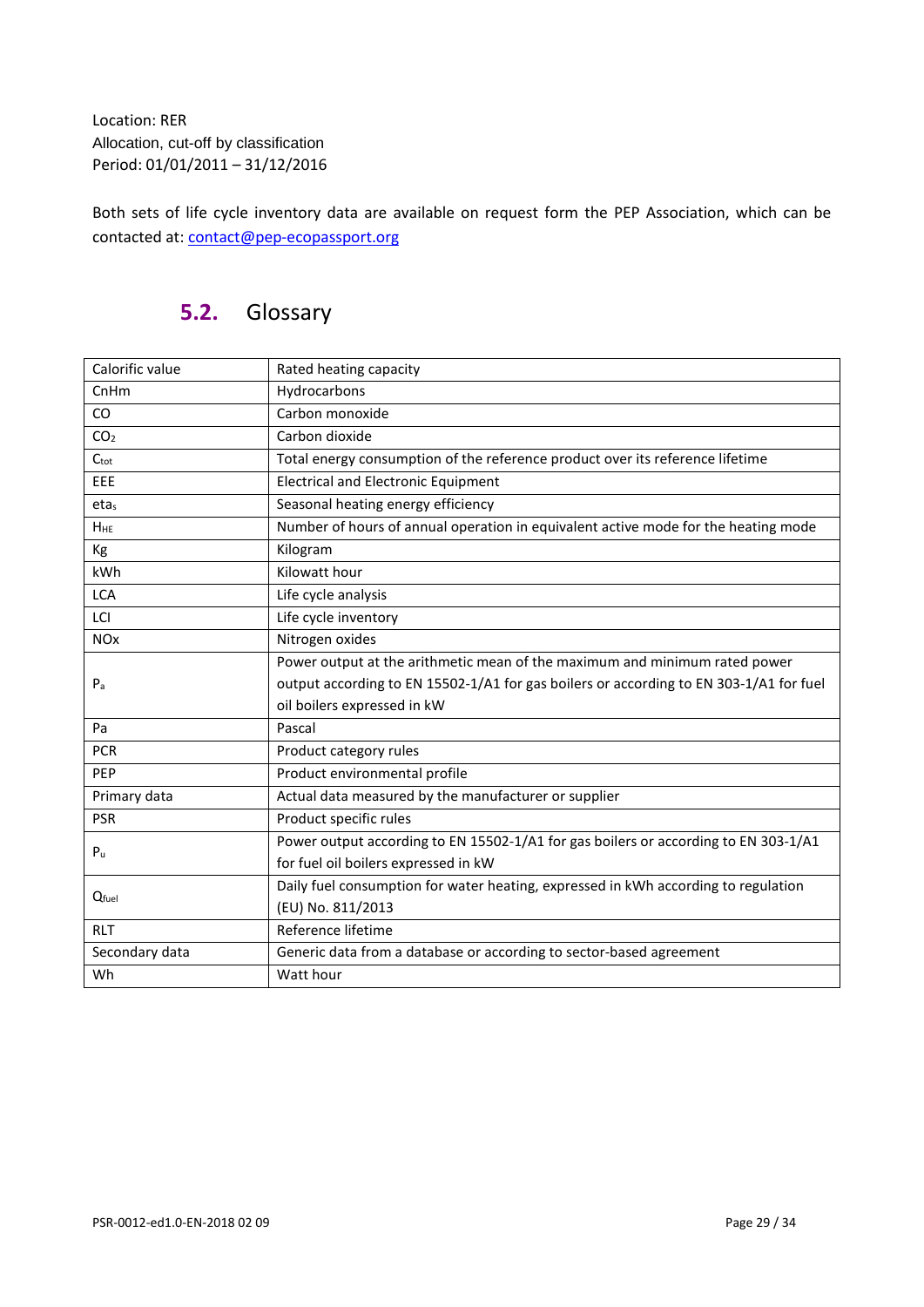# **5.3.** References

<span id="page-29-0"></span>

| <b>Chapter</b>        | Subject                      | <b>Source</b>                                              |
|-----------------------|------------------------------|------------------------------------------------------------|
|                       |                              | Commission Regulation (EU) No 813/2013 of 2 August         |
|                       | Regulation (EU) No.          | 2013 implementing Directive 2009/125/EC of the             |
|                       | 813/2013                     | European Parliament and of the Council with regard to      |
| $2.1 - Definition of$ |                              | ecodesign requirements for space heaters and               |
| the families          |                              | combination heaters                                        |
| concerned             |                              | Commission Regulation (EU) 2015/1185 of 24 April 2015      |
|                       | Regulation (EU) No.          | implementing Directive 2009/125/EC of the European         |
|                       | 2015/1185                    | Parliament and of the Council with regard to ecodesign     |
|                       |                              | requirements for solid fuel local space heaters            |
|                       |                              | Regulation (EU) No 811/2013 of 18 February 2013 in         |
| $3.5.4.1 - Energy$    | <b>Eco Design Regulation</b> | application of Directive 2010/30/EU of the European        |
| Consumption           | 811/2013 EC                  | Parliament and of the Council with regard to the energy    |
|                       |                              | labelling of space heaters and combination heaters         |
|                       | EN 14511-3                   | NF EN 14511-3 October 2013: Air conditioners, liquid       |
| 3.5.4.1 - Energy      |                              | chilling packages and heat pumps with electrically driven  |
| Consumption           |                              | compressors for space heating and cooling - Part 3: Test   |
|                       |                              | methods                                                    |
| 3.5.4.1 - Energy      |                              | NF EN 15502-1+A1 September 2015:Gas-fired heating          |
| Consumption           | NF EN 15502-1/A1             | boilers - Part 1: General requirements and tests           |
|                       |                              |                                                            |
|                       |                              |                                                            |
| 3.5.4.1 - Energy      |                              | NF EN 303-1/A1 January 2004: Heating boilers - Part 1:     |
| Consumption           | NF EN 303-1/A1               | Heating boilers with forced draught burners - Terminology, |
|                       |                              | general requirements, testing and marking                  |
|                       |                              |                                                            |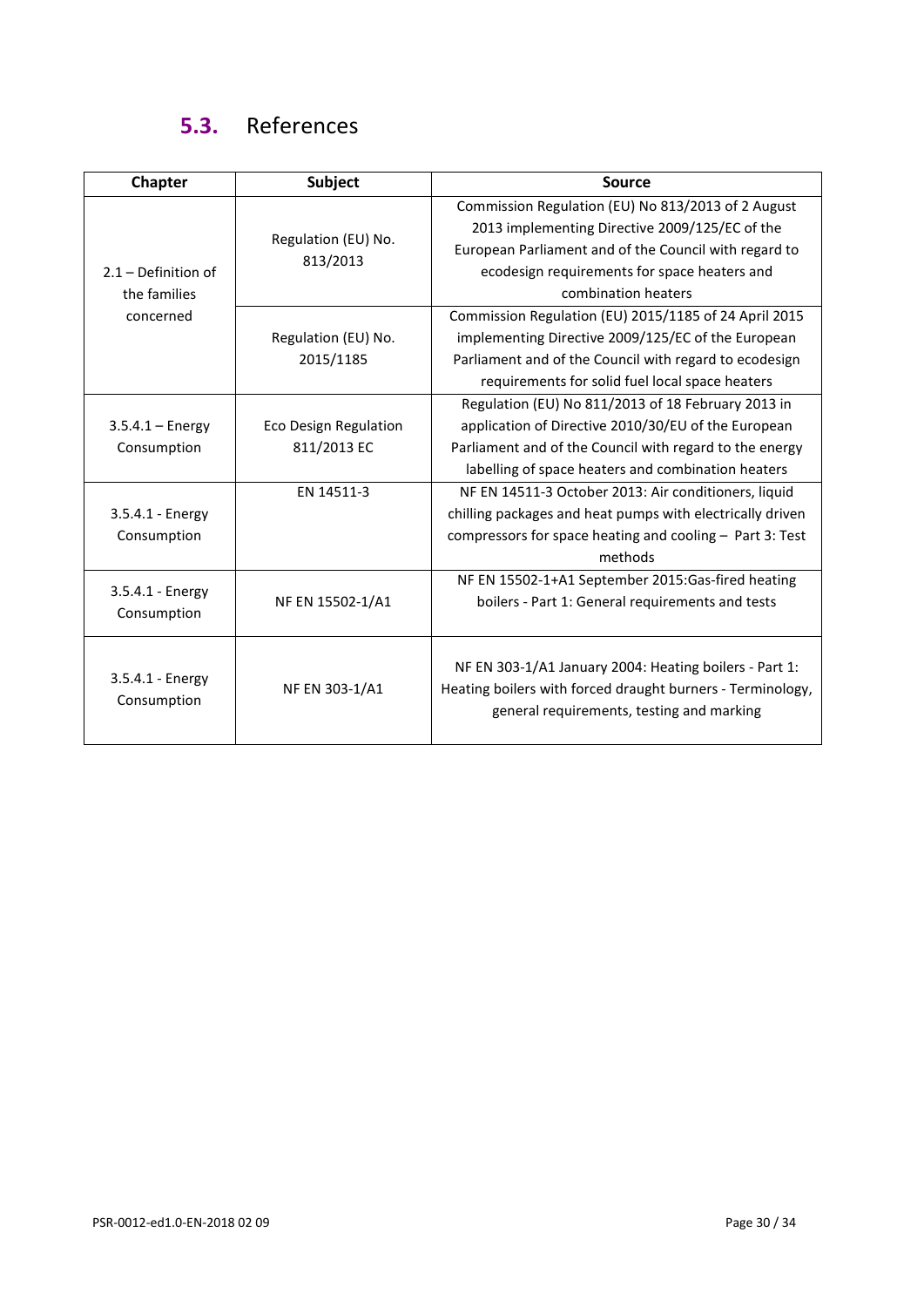| Chapter                                                     | <b>Subject</b>                                                                                                    | <b>Source</b>                                                                                                                                                                           |
|-------------------------------------------------------------|-------------------------------------------------------------------------------------------------------------------|-----------------------------------------------------------------------------------------------------------------------------------------------------------------------------------------|
|                                                             |                                                                                                                   | NF EN 267+A1 November 2011:Automatic forced draught<br>burners for liquid fuels -                                                                                                       |
|                                                             |                                                                                                                   | NF EN 303-1/A1 January 2004: Heating boilers - Part 1:<br>Heating boilers with forced draught burners - Terminology,<br>general requirements, testing and marking                       |
|                                                             |                                                                                                                   | NF EN 303-2/A1 January 2004: Heating boilers - Part 2:<br>Heating boilers with forced draught burners - Special<br>requirements for boilers with atomizing oil burners -                |
|                                                             |                                                                                                                   | NF EN 303-3/A2 November 2004: Heating boilers. - Part 3:<br>Gas-fired central heating boilers. Assembly comprising a<br>boiler body and a forced draught burner -                       |
| $3.5.4.2 -$<br>Consideration of<br>atmospheric<br>emissions | EN 267, EN 303-1/A1, EN<br>303-2, EN 303-3, EN 303-<br>7, EN 304, EN 676, EN<br>15034, EN 15035, EN<br>15502-1/A1 | NF EN 303-7 December 2006: Heating boilers - Part 7: Gas-<br>fired central heating boilers equipped with a forced<br>draught burner of nominal heat output not exceeding 1000<br>$kW -$ |
|                                                             |                                                                                                                   | NF EN 304/A2 March 2005: Heating boilers - Test code for<br>heating boilers for atomizing oil burners                                                                                   |
|                                                             |                                                                                                                   | NF EN 676+A2 August 2008: Automatic forced air burners<br>for gaseous fuels -                                                                                                           |
|                                                             |                                                                                                                   | NF EN 15034 September 2007: Heating boilers -<br>Condensing oil fired heating boilers                                                                                                   |
|                                                             |                                                                                                                   | NF EN 15035 March 2007: Heating boilers - Special<br>requirements for oil fired room sealed units up to 70 kW                                                                           |
|                                                             |                                                                                                                   | NF EN 15502-1+A1 September 2015:Gas-fired heating<br>boilers - Part 1: General requirements and tests                                                                                   |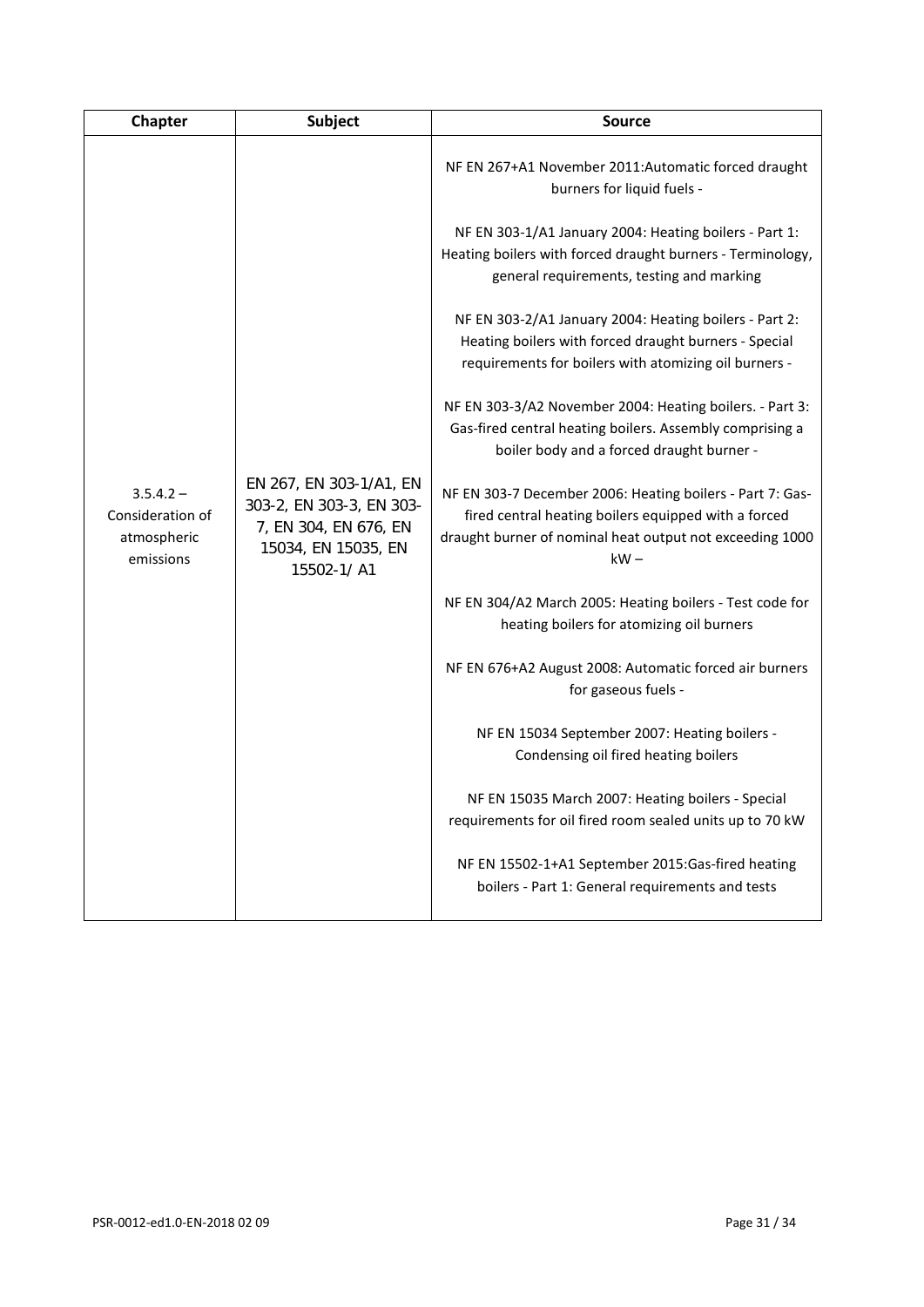| Chapter             | <b>Subject</b>               | <b>Source</b>                                                                                   |  |  |  |  |  |
|---------------------|------------------------------|-------------------------------------------------------------------------------------------------|--|--|--|--|--|
|                     |                              | COMMISSION DELEGATED REGULATION (EU) 2015/1187 of                                               |  |  |  |  |  |
|                     | European Ecodesign           | 27 April 2015 supplementing Directive 2010/30/EU of the                                         |  |  |  |  |  |
|                     |                              | European Parliament and of the Council with regard to                                           |  |  |  |  |  |
|                     | Regulation No. 2015/1187     | energy labelling of solid fuel boilers and packages of a solid                                  |  |  |  |  |  |
|                     |                              | fuel boiler, supplementary heaters, temperature controls                                        |  |  |  |  |  |
|                     |                              | and solar devices                                                                               |  |  |  |  |  |
|                     |                              | COMMISSION REGULATION (EU) 2015/1189 of 28 April                                                |  |  |  |  |  |
|                     | European Ecodesign           | 2015 implementing Directive 2009/125/EC of the                                                  |  |  |  |  |  |
|                     | Regulation No. 2015/1189     | European Parliament and of the Council with regard to                                           |  |  |  |  |  |
|                     |                              | ecodesign requirements for solid fuel boilers                                                   |  |  |  |  |  |
|                     |                              | NF EN 15316-4.7 November 2009: Energy performance of                                            |  |  |  |  |  |
|                     |                              | buildings. Method for calculation of system energy                                              |  |  |  |  |  |
|                     | PrEN 15316-4.7               | requirements and system efficiencies. - Part 4-7: Space                                         |  |  |  |  |  |
|                     |                              | heating and DHW generation systems, combustion systems                                          |  |  |  |  |  |
|                     |                              | (boilers, biomass)                                                                              |  |  |  |  |  |
|                     |                              | NF EN 15316-4.1 October 2010: Energy performance of                                             |  |  |  |  |  |
|                     |                              | buildings - Method for calculation of system energy                                             |  |  |  |  |  |
|                     | EN 15316-4.1                 | requirements and system efficiencies. - Part 4-1: Space                                         |  |  |  |  |  |
|                     |                              | heating and DHW generation systems, combustion systems                                          |  |  |  |  |  |
|                     |                              | (boilers)                                                                                       |  |  |  |  |  |
| 3.5.5 Use stage for | Ash management               | Ash management scenario determined by the UNICLIMA                                              |  |  |  |  |  |
| biomass boilers     |                              | Syndicate and all of its members                                                                |  |  |  |  |  |
|                     | Emissions in soils and water | "Environmental report on domestic heating with wood"                                            |  |  |  |  |  |
|                     | from soil improvement        | ADEME - December 2005                                                                           |  |  |  |  |  |
|                     | NCV and moisture content     | Ecolnvent database (Version 3.3 2016)                                                           |  |  |  |  |  |
|                     | of log wood                  | "market for cleft timber, measured as dry mass, Europe                                          |  |  |  |  |  |
|                     |                              | without Switzerland, (Author: Emilia Moreno Ruiz                                                |  |  |  |  |  |
|                     |                              | inactive)"                                                                                      |  |  |  |  |  |
|                     |                              | Moisture content defined based on the Ecolnvent                                                 |  |  |  |  |  |
|                     | NCV and moisture content     | database (Version 3.3 2016) "wood pellet production, RER,                                       |  |  |  |  |  |
|                     | of wood pellets              | (Author: Christian Bauer active)";                                                              |  |  |  |  |  |
|                     |                              | NCV supplemented by the ADEME study "Environmental                                              |  |  |  |  |  |
|                     |                              | report on domestic heating with wood" - December 2005                                           |  |  |  |  |  |
|                     |                              | Ecolnvent database (Version 3.3 2016)<br>"market for cleft timber, measured as dry mass, Europe |  |  |  |  |  |
|                     |                              | without Switzerland, (Author: Emilia Moreno Ruiz                                                |  |  |  |  |  |
|                     | Modelling the production of  |                                                                                                 |  |  |  |  |  |
|                     | log wood or wood pellets     | inactive)"<br>&                                                                                 |  |  |  |  |  |
|                     |                              | "wood pellet production, RER, (Author: Christian Bauer                                          |  |  |  |  |  |
|                     |                              | active)"                                                                                        |  |  |  |  |  |
|                     | Log wood procurement         | ADEME Practical Guide "Heating with wood" 2016                                                  |  |  |  |  |  |
|                     |                              | ADEME Practical Guide "Heating with wood" Sept 2012                                             |  |  |  |  |  |
|                     | Wood pellet procurement      |                                                                                                 |  |  |  |  |  |
|                     |                              | presenting the pellet market in France                                                          |  |  |  |  |  |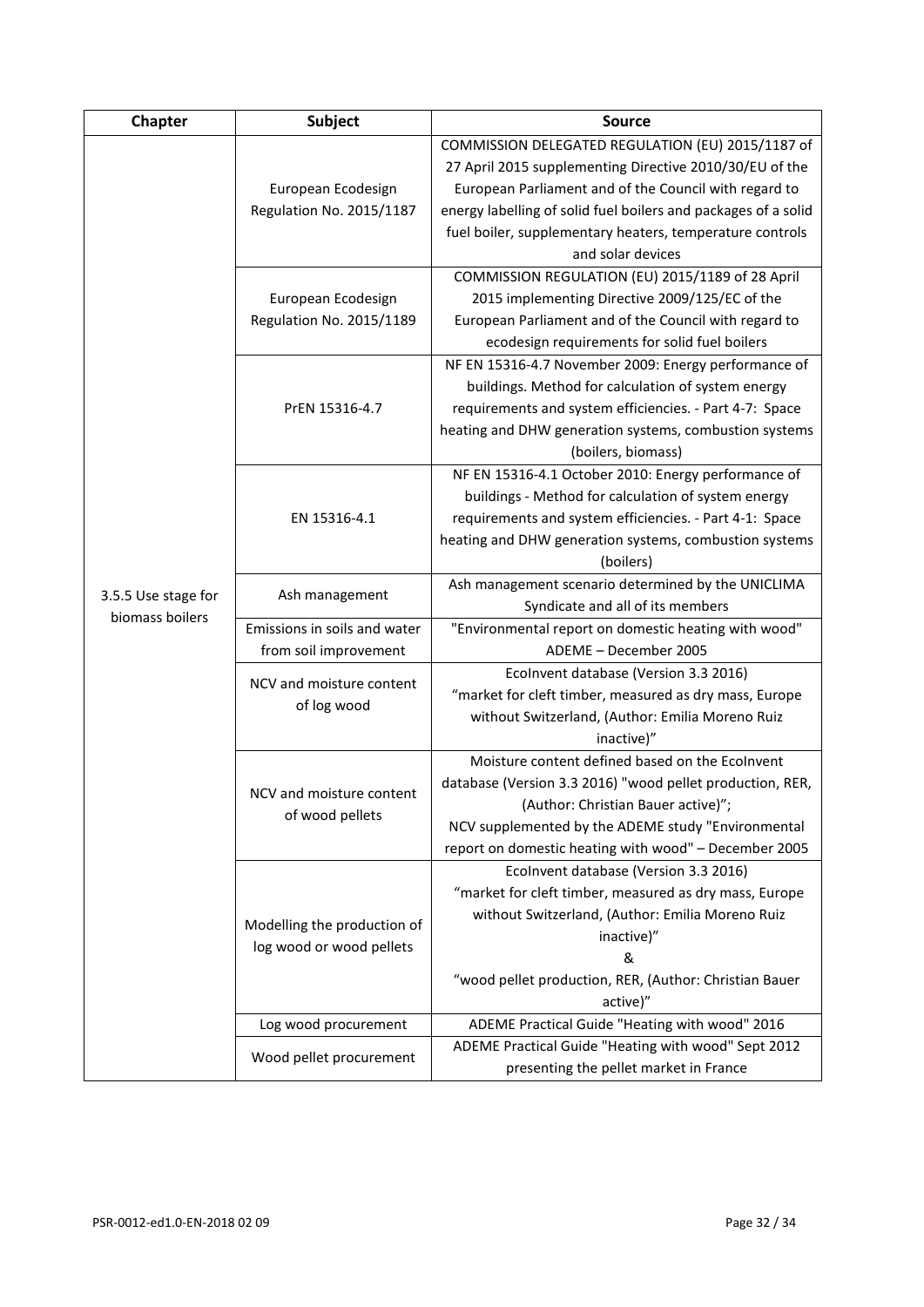| Chapter                                        | <b>Subject</b>       | Source                                                |
|------------------------------------------------|----------------------|-------------------------------------------------------|
| 3.5.5 Maintenance                              | Directive 2010/31/EC |                                                       |
| stage                                          |                      |                                                       |
| 4.3 Additional<br>environmental<br>information |                      | NF EN 15978 May 2012: Sustainability of construction  |
|                                                | EN 15978             | works. Assessment of environmental performance of     |
|                                                |                      | buildings. Calculation method                         |
|                                                |                      | NF EN 15804 April 2014: Sustainability of             |
|                                                | EN 15804             | construction works - Environmental product            |
|                                                |                      | declarations - Core rules for the product category of |
|                                                |                      | construction products                                 |